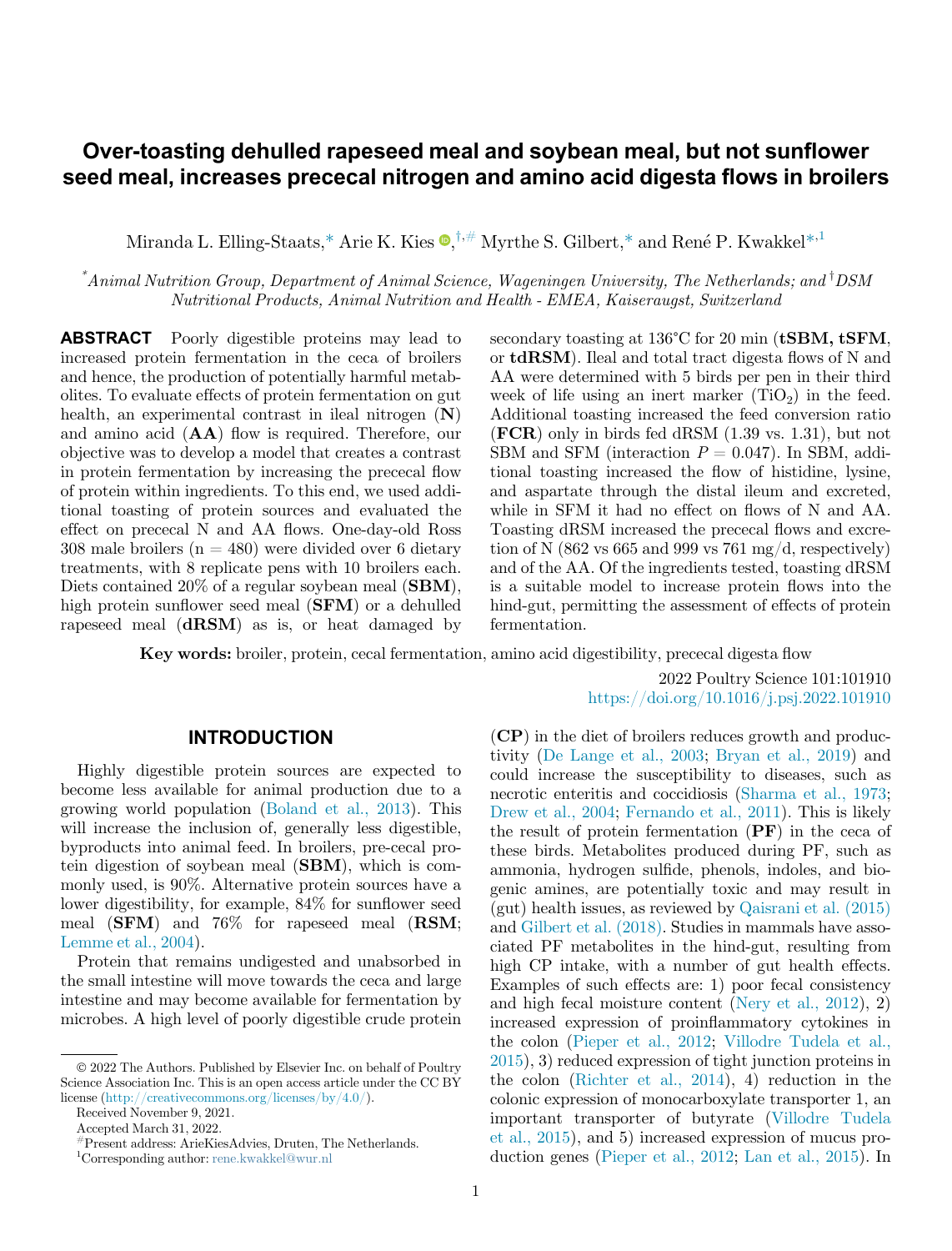chicken, however, little is known about the effects of PF metabolites on gut health.

To study this, a dietary model which creates a contrast in cecal PF is required. This contrast should not contain confounding effects of other nutrients, specifically carbohydrates, as many bacteria appear to prefer using carbohydrates as an energy source over protein ([Jeaurond et al., 2008](#page-10-8); [Rehman et al., 2008\)](#page-10-9). Therefore, replacing a highly digestible protein source, such as SBM, with a poorly digestible protein source, such as RSM with a higher fiber content, is not a suitable model, as it did not result in an increase in cecal concentrations of PF metabolites [\(Qaisrani et al., 2014\)](#page-10-10), as likely both the flow of undigested protein as carbohydrates towards the ceca increased.

A possible solution to this confounding effects of other nutrients is a within protein ingredient contrast created by hydrothermal processing (e.g., toasting). Toasting is used in the industry to reduce the concentration of antinutritional factors and to improve digestibility of proteins in ingredients, such as SBM. However, severe toasting may reduce ileal digestibility of dietary proteins, due to their aggregation [\(Salazar-Villanea et al.,](#page-10-11) [2016a](#page-10-11), [2016b](#page-10-12), [2018](#page-10-13)). The flow of protein into the hindgut is then, consequently, higher.

This study aimed to evaluate the effect of additional severe toasting of three protein sources on the protein and amino acid digesta flows towards the ceca in order to determine which contrast would be most suitable to study effects of cecal PF on broiler (gut) health. For this purpose we used soybean meal, high-protein sunflower seed meal, and dehulled rapeseed meal. These meals were fed either as commonly processed or after receiving additional toasting to reduce protein digestibility.

#### MATERIAL AND METHODS

# Ethics Statement

A project license was granted by the Central Committee for Animal Experimentation (The Hague, the Netherlands) after approval by the Animal Care and Use Committee of Wageningen University and Research (AVD1040020171667, Wageningen, The Netherlands). The experiment was approved by the Animal Welfare Body of Wageningen University and Research (2017.W-0025.002).

#### Experimental Design

Six diets were designed to evaluate the effects of additional toasting of three protein sources. The sources used were soybean meal, high-protein sunflower seed meal, and dehulled rapeseed meal. These sources were included into the diet as-is (SBM, SFM, or dRSM, respectively), or after an extra heat treatment (**tSBM**, tSFM, tdRSM, respectively).

# Birds and Housing

A total of 480 one-day old ROSS 308 male broilers were obtained from a commercial hatchery (Kuikenbroederij Morren B.V., Lunteren, the Netherlands). Upon arrival, birds were wing-tagged, weighed and randomly assigned to one of 48 pens divided over two rooms and organized into 4 blocks per room. Experimental diets were provided in 8 replicate pens in a randomized order within block, with 10 birds in each pen. Pens were  $2 m<sup>2</sup>$ and the floor was slatted. Cardboards with a thick layer of pellets of finely ground lignocellulose (SoftCell) were placed on the slatted floors. Each pen contained a large round feeder, three drinking nipples and a perch. Birds had ad libitum access to feed and water. Temperature was maintained at 32°C to 34°C during the first 3 d and was gradually decreased to 20°C to 22°C on d 30. Relative humidity in the rooms was set at 40% (range: 20−50%). The lights were kept on for 23 h during the day of arrival, after which the dark period was increased with one hour every day up to 8 h.

Sex errors were noticed in the second week of the experiment. Nineteen percent of the broilers appeared to be female. On d 14, broilers were rearranged within their experimental treatment to create as similar as possible numbers of females per pen.

#### **Diets**

The SBM and SFM were obtained via ABZ-Diervoeding (Nijkerk, the Netherlands) and originated from Brazil and Germany, respectively. The dRSM was produced in the pilot plant of Olead (Pessac, France). Full fat rapeseed was dehulled with a Ripple flow impact dehuller (CPM), and the kernels were subsequently pressed with a MBU20 Press (OLEXA, Arras, France).

The heat-damaged ingredients, tSBM, tSFM, and tdRSM, were created by pressurized steam toasting of SBM, SFM, and dRSM, respectively. Toasting was done using the lab scale steam toaster of Wageningen University, Netherlands. During steam toasting, the machine was pressurized up to 40 kPa, allowing it to reach the maximum temperature of 136°C. This temperature was then maintained for 20 min. After toasting, moist meals were dried in an oven at 70°C overnight. The diets were mixed and pelleted at the pilot plant of ABZ-Diervoeding in Leusden, The Netherlands. Test ingredients were included into the diet at 20%. Experimental diets consisted of a starter diet, which was fed from hatch to d 14, and a grower diet fed from d 14 onward. All diets were pelleted at  $65^{\circ}$ C. Titanium dioxide (TiO<sub>2</sub>, 1.0 g/kg diet) was included as an indigestible marker at the expense of maize, in the diets fed from d 21 onward. Diets were formulated to meet or exceed broiler requirements. Diet compositions of the starter and grower diets are shown in [Tables 1](#page-2-0) and [2](#page-3-0), respectively. The diet formulations within an ingredient group (e.g., SBM and tSBM) were kept similar. Hence, no corrections were made for the heat damage of nutrients in the diets including the extra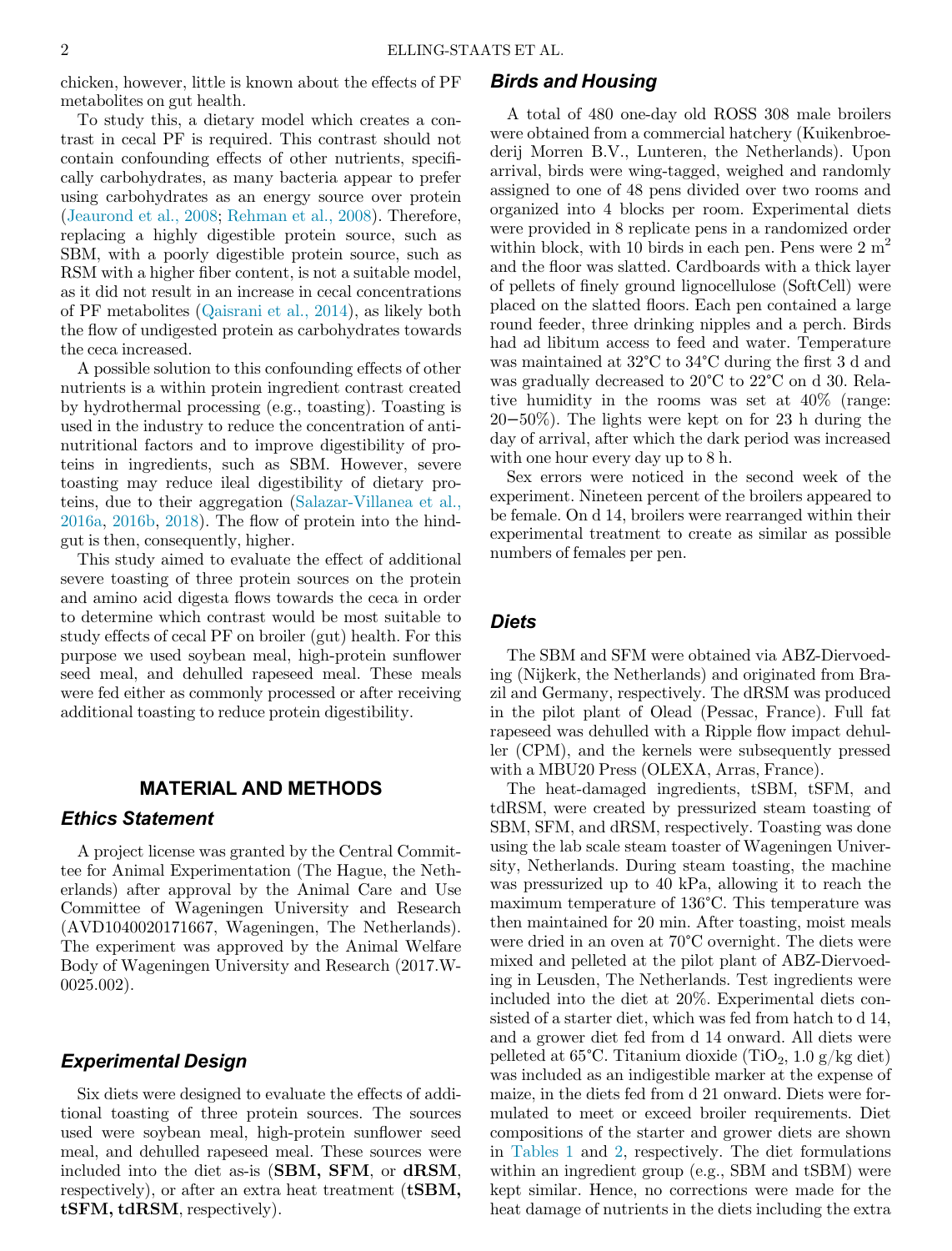#### CECAL FERMENTATION OF PROTEIN SOURCES 3

<span id="page-2-0"></span>

| Table 1. Ingredient and nutrient composition of experimental starter diets (fed from 0 to 14 d of age) containing soybean meal (SBM), |
|---------------------------------------------------------------------------------------------------------------------------------------|
| sunflower seed meal (SFM) and dehulled rapeseed meal (dRSM) as-is or after additional toasting (tSBM, tSFM, tdRSM, respectively).     |

|                                               | <b>SBM</b>     | tSBM                     | <b>SFM</b>     | tSFM                     | dRSM           | tdRSM   |
|-----------------------------------------------|----------------|--------------------------|----------------|--------------------------|----------------|---------|
| Ingredients, $g/kg$ as-fed basis              |                |                          |                |                          |                |         |
| Soybean meal                                  | 200.0          |                          |                |                          |                |         |
| Toasted Soybean meal                          | $\overline{a}$ | 200.0                    |                |                          |                |         |
| High protein Sunflower seed meal              |                | $\overline{a}$           | 200.0          |                          |                |         |
| Toasted HP Sunflower seed meal                |                | $\overline{a}$           | $\overline{a}$ | 200.0                    |                |         |
| Dehulled Rapeseed meal                        |                | $\overline{a}$           | $\overline{a}$ | $\overline{a}$           | 200.0          |         |
| Toasted dehulled Rapeseed meal                |                |                          | $\overline{a}$ | $\overline{a}$           | $\overline{a}$ | 200.0   |
| Wheat                                         | 200.0          | 200.0                    | 112.4          | 112.4                    | 103.4          | 103.4   |
| Maize                                         | 322.7          | 322.7                    | 398.0          | 398.0                    | 398.0          | 398.0   |
| Maize gluten (Prairy gold)                    | 10.0           | 10.0                     | 10.8           | 10.8                     | 27.7           | 27.7    |
| Finely ground oat hulls                       | 30.0           | 30.0                     | $\overline{a}$ | $\overline{a}$           | $\sim$         | $\sim$  |
| Soy protein (Provisoy)                        | 70.0           | 70.0                     | 60.3           | 60.3                     | 68.9           | 68.9    |
| Peas                                          | 74.2           | 74.2                     | 100.0          | 100.0                    | 99.0           | 99.0    |
| Potato protein                                | 9.4            | 9.4                      | 30.0           | 30.0                     | 27.0           | 27.0    |
| Soybean oil                                   | 28.5           | 28.5                     | 33.9           | 33.9                     | 27.6           | 27.6    |
| Chicken fat                                   | 7.5            | 7.5                      | 7.5            | 7.5                      | 7.5            | 7.5     |
| Limestone                                     | 12.5           | 12.5                     | 12.4           | 12.4                     | 10.4           | 10.4    |
| Mono calcium phosphate                        | 10.7           | 10.7                     | 10.0           | 10.0                     | 9.8            | 9.8     |
| Sodium bicarbonate                            | 3.9            | 3.9                      | 4.7            | 4.7                      | 3.6            | 3.6     |
| Salt                                          | 0.7            | 0.7                      | ÷.             |                          | 0.7            | 0.7     |
| DL-Methionine                                 | 2.7            | 2.7                      | 1.9            | 1.9                      | 2.0            | 2.0     |
| L-Valine                                      | 3.6            | 3.6                      | $\overline{a}$ | $\overline{\phantom{0}}$ | $\sim$         |         |
| L-Tryptophan                                  |                | $\overline{\phantom{0}}$ | 2.2            | 2.2                      | 0.2            | 0.2     |
| L-lysine HCl                                  | 2.5            | 2.5                      | 5.0            | 5.0                      | 3.5            | $3.5\,$ |
| L-Threonine                                   | 1.0            | 1.0                      | 1.0            | 1.0                      | 0.7            | 0.7     |
| Phytase premix <sup>1</sup>                   | 4.0            | 4.0                      | 4.0            | 4.0                      | 4.0            | 4.0     |
| $Premix^2$                                    | 6.0            | 6.0                      | 6.0            | 6.0                      | 6.0            | 6.0     |
| Analyzed nutrients, g/kg DM (unless otherwise |                |                          |                |                          |                |         |
| stated)                                       |                |                          |                |                          |                |         |
| DM, g/kg                                      | 900.1          | 897.4                    | 887.6          | 897.2                    | 901.4          | 854.7   |
| Crude protein                                 | 250.7          | 248.8                    | 252.6          | 249.0                    | 255.6          | 265.2   |
| Crude fat                                     | 62.2           | 58.6                     | 58.9           | 85.7                     | 77.0           | 19.5    |
| Starch                                        | 391.5          | 401.8                    | 420.7          | 405.9                    | 391.7          | 416.3   |
| Crude fiber                                   | 44.2           | 44.1                     | 41.6           | 40.3                     | 40.0           | 44.0    |
| Soluble NSP (calculated)                      | 30.0           | 30.0                     | 27.8           | 27.8                     | 29.8           | 29.8    |
| Insoluble NSP (calculated)                    | 119.5          | 119.5                    | 123.6          | 123.6                    | 120.8          | 120.8   |
| Metabolizable energy (MJ, calculated)         | 12.0           | 12.0                     | 12.0           | 12.0                     | 12.0           | 12.0    |

<sup>1</sup>The phytase premix supplied 1000 FTU/kg (calculated).

<span id="page-2-1"></span>2 Premix provided per kilogram of complete diet: 12000 IU vitamin A, 4000 IU vitamin D3, 60 mg vitamin E, 3 mg vitamin K3, 3 mg vitamin B1, 9 mg vitamin B2, 60 mg vitamin B3, 18 mg pantothenic acid, 6 mg vitamin B6, 30  $\mu$ g B12, 300  $\mu$ g biotin, 600 mg choline chloride, 1.8 mg folic acid, 35 mg linoleic acid (C18:2), 120 mg Ca, 12.2 mg P, 8.2 mg Mg, 17.8 mg K, 0.7 mg Na, 133.6 mg Cl, 91.8 mg S, 68.6 mg Fe (as FeSO4), 2.4 mg I (as Ca(IO3)2), 15.0 mg Cu (as CuSO4), 90.5 mg Mn (as MnO), 84.1 mg Zn (as ZnSO4), 0.3 mg Se (as Na2SeO3), 1 mg butylated hydroxytoluene, 1 mg propyl gallate, 2.4 mg citric acid. Ground wheat was used as carrier.

toasted test ingredients. The analyzed AA composition of the grower diets is shown in [Table 3.](#page-3-1)

### **Measurements**

Individual body weight (BW) and feed and water intake per pen were recorded weekly. On d 23, litter quality was scored by an accessor blinded to the experimental treatments according to the method of [Van Harn et al. \(2009\)](#page-10-14), in which a score was given from 1 to 10 for wetness  $(1 = \text{very wet and } 10 = \text{completely})$  $\text{dry}$ ) and for friability  $(1 = \text{bedding has become one hard})$ agglomeration and  $10 =$  completely loose bedding). The scores for wetness and friability were averaged per pen.

At d 24, half of the birds were removed. The remaining 5 birds per pen were all males and had a BW closest to the pen average. The cardboard and bedding were removed from the pens three days prior to the dissection on d 29, 30, or 31, allowing the collection of excreta via the slatted floor. Excreta were collected cumulatively per pen once a day for 3 days and stored at  $-20^{\circ}\text{C}$  pending analyses.

Dissections were performed on d 29 (3 blocks), d 30 (3 blocks) and d 31 (2 blocks). Birds were fasted from 6 to 3 h before euthanasia and subsequently allowed to consume feed until euthanasia, in order to ensure sufficient digesta in the ileum for analyses. Birds were euthanized by injection of sodium pentobarbital in the wing vein. Light was on during the night before dissections to ensure feed intake.

Body weight was determined immediately postmortem, and thereafter, the body cavity was opened and the GI-tract removed. The ileum (from Meckel's diverticulum to the ileocecal valve) was tied with tie-raps before separation, after which it was separated in 2 equal parts. The digesta of the distal half of the ileum was collected by flushing with demineralized water. Distal ileum digesta were pooled per pen, and stored at  $-20^{\circ}$ C pending analyses.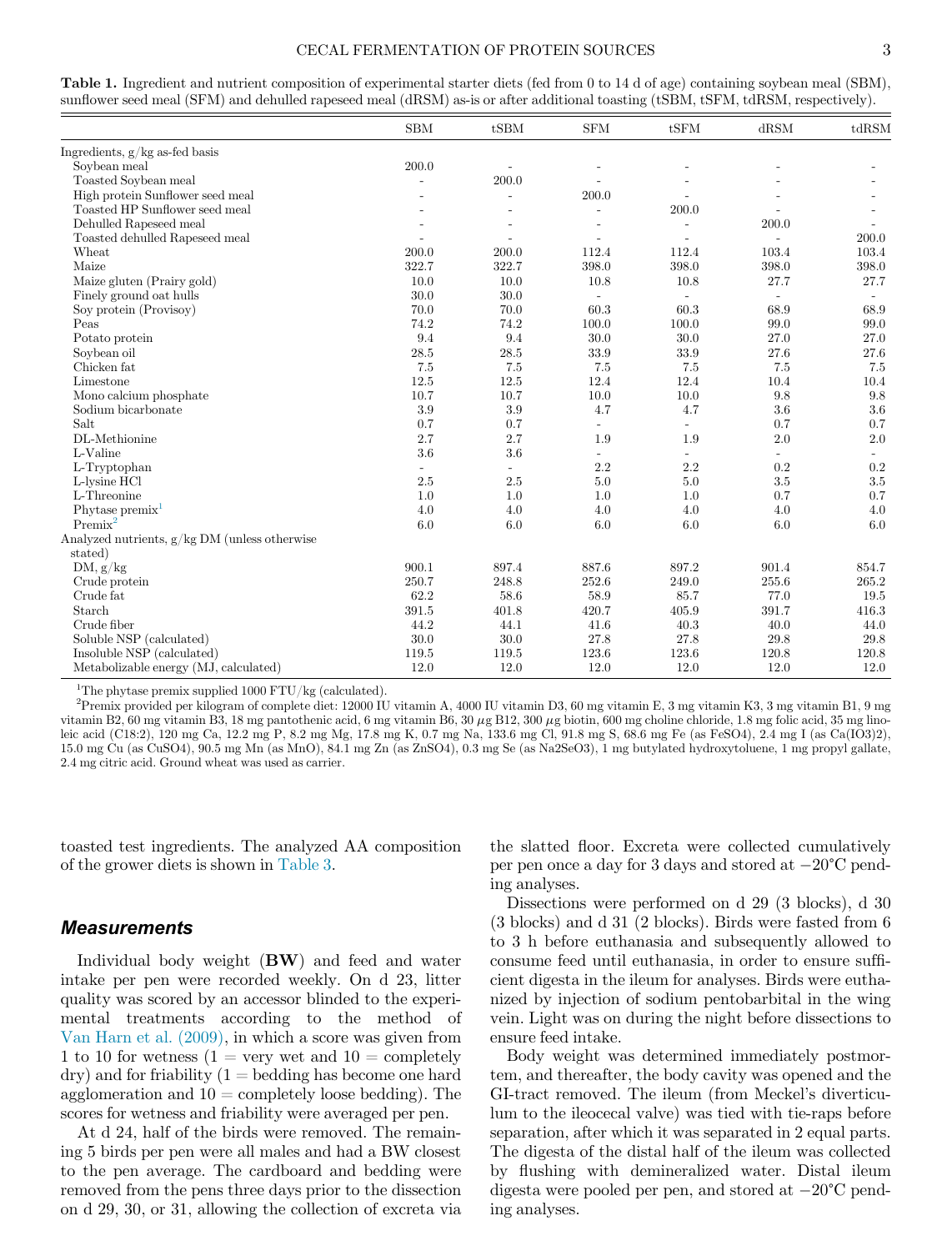#### 4 ELLING-STAATS ET AL.

|                                                          | <b>SBM</b>               | tSBM                     | <b>SFM</b>               | tSFM                     | dRSM                     | tdRSM |
|----------------------------------------------------------|--------------------------|--------------------------|--------------------------|--------------------------|--------------------------|-------|
| Ingredients, $g/kg$ as-fed basis                         |                          |                          |                          |                          |                          |       |
| Soybean meal                                             | 200.0                    | $\sim$                   |                          |                          |                          |       |
| Toasted Soybean meal                                     | $\overline{\phantom{a}}$ | 200.0                    |                          |                          |                          |       |
| High protein Sunflower seed meal                         |                          | $\overline{a}$           | 200.0                    |                          |                          |       |
| Toasted HP Sunflower seed meal                           |                          | L,                       |                          | 200.0                    |                          |       |
| Dehulled Rapeseed meal                                   | $\overline{a}$           | $\overline{\phantom{a}}$ | $\overline{\phantom{a}}$ | $\overline{\phantom{a}}$ | 200.0                    |       |
| Toasted dehulled Rapeseed meal                           | $\overline{a}$           | $\overline{a}$           | $\sim$                   | $\overline{\phantom{a}}$ | $\overline{a}$           | 200.0 |
| Wheat                                                    | 250.0                    | 250.0                    | 191.2                    | 191.2                    | 183.6                    | 183.6 |
| Maize                                                    | 298.1                    | 298.1                    | 347.3                    | 347.3                    | 347.3                    | 347.3 |
| Maize gluten (Prairy gold)                               | 4.1                      | 4.1                      | 1.5                      | 1.5                      | 17.3                     | 17.3  |
| Finely ground oat hulls                                  | 29.7                     | 29.7                     |                          |                          | $\overline{\phantom{0}}$ |       |
| Soy protein (Provisoy)                                   | 39.3                     | 39.3                     | 32.2                     | 32.2                     | 44.7                     | 44.7  |
| Peas                                                     | 84.9                     | 84.9                     | 100.0                    | 100.0                    | 100.0                    | 100.0 |
| Potato protein                                           | 5.0                      | 5.0                      | 30.0                     | 30.0                     | 19.1                     | 19.1  |
| Soybean oil                                              | 20.6                     | 20.6                     | 29.8                     | 29.8                     | 23.6                     | 23.6  |
| Chicken fat                                              | 30.0                     | 30.0                     | 30.0                     | 30.0                     | 30.0                     | 30.0  |
| Limestone                                                | 9.5                      | 9.5                      | 9.1                      | 9.1                      | 7.3                      | 7.3   |
| Mono calcium phosphate                                   | 7.4                      | 7.4                      | 6.6                      | 6.6                      | 6.4                      | 6.4   |
| Sodium bicarbonate                                       | $3.5\,$                  | 3.5                      | 4.3                      | 4.3                      | 3.9                      | 3.9   |
| Salt                                                     | 0.7                      | 0.7                      | $\overline{\phantom{a}}$ | $\overline{a}$           | 0.3                      | 0.3   |
| DL-Methionine                                            | 2.6                      | 2.6                      | 1.7                      | 1.7                      | 1.9                      | 1.9   |
| L-Valine                                                 | 0.1                      | 0.1                      | $\mathbf{r}$             | ÷.                       | $\overline{\phantom{a}}$ | ÷.    |
| L-Tryptophan                                             | $\overline{\phantom{a}}$ | $\overline{\phantom{a}}$ | 0.8                      | 0.8                      | 0.2                      | 0.2   |
| L-lysine HCl                                             | 2.4                      | 2.4                      | 4.7                      | 4.7                      | 3.5                      | 3.5   |
| L-Threonine                                              | 2.2                      | 2.2                      | 0.9                      | 0.9                      | 0.8                      | 0.8   |
| Phytase primix                                           | 2.0                      | 2.0                      | 2.0                      | 2.0                      | 2.0                      | 2.0   |
| $Premix^2$                                               | 5.0                      | 5.0                      | 5.0                      | 5.0                      | 5.0                      | 5.0   |
| TiO <sub>2</sub> <sup>3</sup>                            | 1.0                      | 1.0                      | 1.0                      | 1.0                      | 1.0                      | 1.0   |
| Analyzed nutrients $g/kg$ . DM (unless otherwise stated) |                          |                          |                          |                          |                          |       |
| DM, g/kg                                                 | 889.6                    | 893.4                    | 895.1                    | 898.0                    | 891.7                    | 892.2 |
| Crude protein                                            | 234.2                    | $233.9\,$                | 238.4                    | 237.0                    | 238.7                    | 238.3 |
| Crude fat                                                | 64.1                     | 80.0                     | 85.6                     | 90.4                     | 80.2                     | 85.2  |
| Starch                                                   | 436.1                    | 431.4                    | 428.0                    | 420.6                    | 428.0                    | 420.6 |
| Crude fiber                                              | 40.4                     | 39.0                     | 42.8                     | 43.8                     | 41.5                     | 42.4  |
| Soluble NSP (calculated)                                 | 29.0                     | $29.0\,$                 | 26.8                     | 26.8                     | 29.1                     | 29.1  |
| Insoluble NSP (calculated)                               | 116.6                    | 116.6                    | 119.7                    | 119.7                    | 117.8                    | 117.8 |
| Titanium                                                 | 0.80                     | 0.79                     | 0.82                     | 0.78                     | 0.79                     | 0.87  |
| Metabolizable energy (MJ, calculated)                    | 12.6                     | 12.6                     | 12.6                     | 12.6                     | 12.6                     | 12.6  |

<span id="page-3-0"></span>Table 2. Ingredient and nutrient composition of experimental grower diets (fed from 14 to 31 d of age) containing soybean meal (SBM) sunflower seed meal (SFM) and dehulled rapeseed meal (dRSM) as-is or after additional toasting (tSBM, tSFM, tdRSM, respectively).

<sup>1</sup>The phytase premix supplied 1000 FTU/kg (calculated).

<span id="page-3-2"></span><sup>2</sup> Premix provided per kilogram of diet: 10000 IU vitamin A, 3300 IU vitamin D<sub>3</sub>, 50 mg vitamin E, 2.5 mg vitamin K<sub>3</sub>, 2.5 mg vitamin B<sub>1</sub> (thiamine mononitrate), 7.5 mg vitamin B<sub>2</sub> (riboflavin), 50 mg vitamin B<sub>3</sub> (niacin), 15 mg pantothenic acid, 5 mg vitamin B<sub>6</sub>, 25  $\mu$ g vitamin B<sub>12</sub>, 250  $\mu$ g biotin, 500 mg choline chloride, 435 mg, 1.5 mg folic acid, 29 mg linoleic acid (C18:2), 100 mg Ca, 10.2 mg P, 6.8 mg Mg, 14.8 mg K, 0.6 mg Na, 111.3 mg Cl, 76.5 mg S, 57.2 mg Fe (as FeSO4), 2.0 mg I (as Ca(IO3)2), 12.5 mg Cu (as CuSO4), 75.4 mg Mn (MnO), 70.1 mg Zn (ZnSO4), 0.25 mg Se (as Na2SeO3), 0.8 mg butylated hydroxytoluene, 0.8 mg propyl gallate, 2.0 mg citric acid. Ground wheat was used as carrier.

<span id="page-3-3"></span><sup>3</sup>Only diets fed from d 21 onwards contained TiO2, where it was exchanged for maize.

<span id="page-3-1"></span>Table 3. Analyzed amino acid composition of experimental grower diets (fed from 14 to 31 d of age) containing soybean meal (SBM), dehulled sunflower seed meal (dSFM) and dehulled rapeseed meal (dRSM) as-is or after additional toasting (tSBM, tSFM, tdRSM, respectively).

|                                               | <b>SBM</b> | tSBM | d <sub>SFM</sub> | tdSFM | dRSM | tdRSM |
|-----------------------------------------------|------------|------|------------------|-------|------|-------|
| Analyzed amino acids (AA), g/kg DM total diet |            |      |                  |       |      |       |
| Essential amino acids                         |            |      |                  |       |      |       |
| Arginine                                      | 14.5       | 14.3 | 15.5             | 15.4  | 13.9 | 14.6  |
| Cysteine                                      | 4          | 3.9  | 4.1              | 4.1   | 5    | 5     |
| Histidine                                     | 6.4        | 6.4  | 6.8              | 6.9   | 7    | 6.8   |
| Isoleucine                                    | 9.5        | 9.6  | 9.5              | 9.7   | 9.4  | 9.5   |
| Leucine                                       | 18.1       | 18.1 | 17.6             | 17.9  | 19.3 | 19.6  |
| Lysine                                        | 13.5       | 13.4 | 14               | 13.7  | 14.7 | 14.8  |
| Methionine                                    | 6.4        | 5.7  | 6.4              | 6.4   | 6.4  | 6.6   |
| Threonine                                     | 10.3       | 10.4 | 9.7              | 9.6   | 9.9  | 10    |
| Valine                                        | 10.6       | 10.6 | 11.2             | 11.4  | 11.4 | 11.5  |
| Nonessential amino acids                      |            |      |                  |       |      |       |
| Alanine                                       | 10.5       | 10.5 | 10.5             | 10.9  | 11.4 | 11.5  |
| Aspartate                                     | 21.3       | 21.7 | 20.3             | 20.4  | 18.5 | 18.6  |
| Glutamate                                     | 44.1       | 44.3 | 43.3             | 43.6  | 43   | 43.6  |
| Glycine                                       | 9.2        | 9.3  | 11.1             | 11.2  | 10.3 | 10.4  |
| Proline                                       | 14.8       | 14.8 | 13.5             | 13.9  | 15.5 | 14.5  |
| Serine                                        | 11.1       | 11.2 | 10.6             | 10.7  | 10.7 | 10.8  |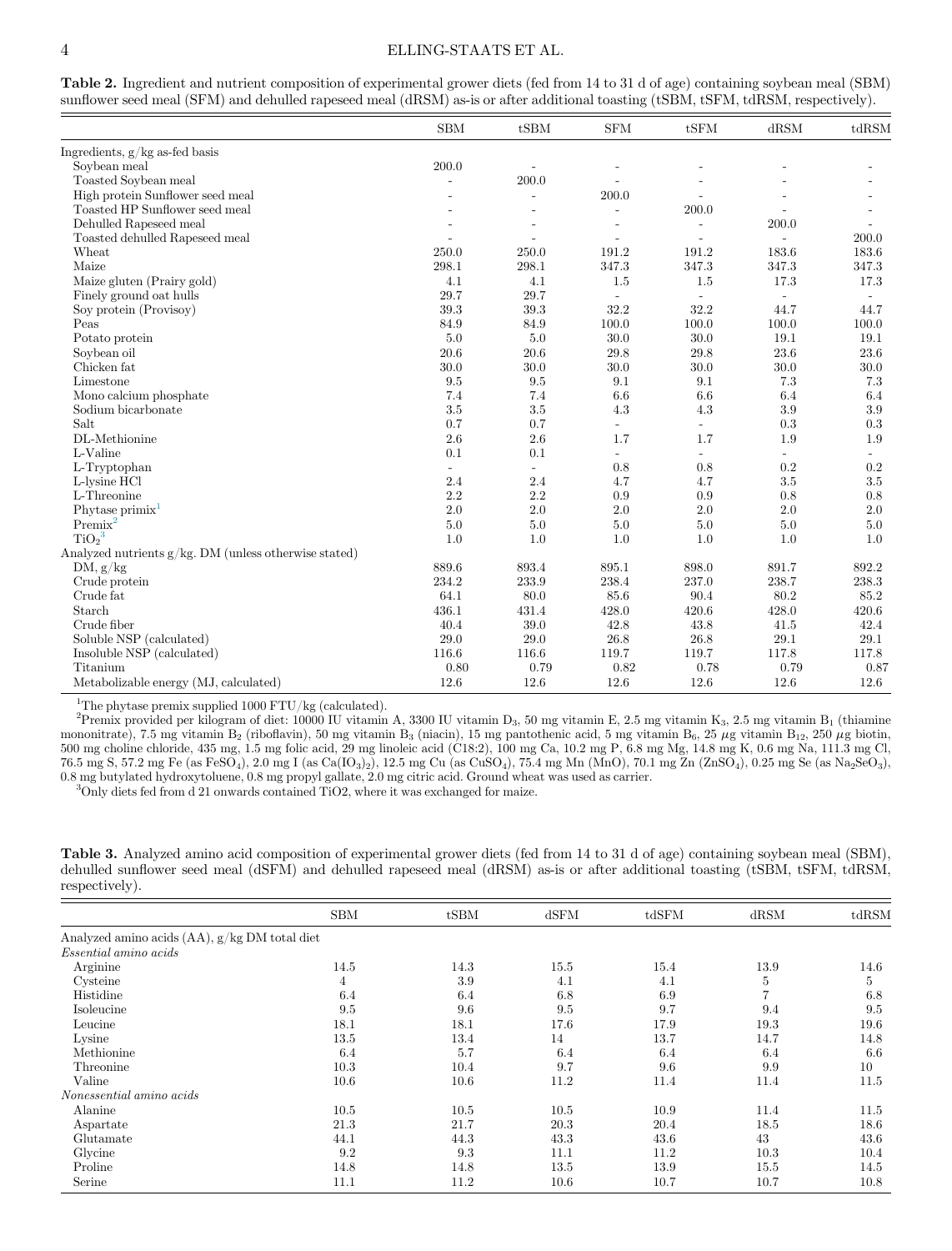### Analytical Procedures

Frozen excreta were partly thawed at room temperature for a maximum 6 h, pooled per pen, homogenized using the FGC 10-2 Feuma cutter (Feuma Gastromaschinen GmbH, Gö $\beta$ nitz, Germany) and subsequently freezedried. Pooled ileal digesta samples were freeze-dried.

Diets, freeze-dried ileal digesta and freeze-dried excreta samples were ground to pass a 1-mm screen using a Retsch ZM 100 mill prior to chemical analysis. Dry matter (DM; ISO 6496; [ISO, 1999a](#page-10-15)), nitrogen (N; Dumas method; ISO 16634-1; [ISO 2008](#page-10-16)) and Ti ([Short et al., 1996\)](#page-10-17) were determined in these samples. Uric acid was determined by enzymatic-colorimetry using a kit (Uric Acid liquicolor plus, 10694, Human GmbH, Wiesbaden, Germany). Furthermore, diets were analyzed for starch (ISO 15914; [ISO, 2004](#page-10-18)), crude fat (after HCl hydrolysis; ISO 6492; [ISO, 1999b\)](#page-10-19) and crude fiber (ISO 6865; [ISO, 2000\)](#page-10-20).

Test ingredients, diets, freeze-dried ileal digesta and freeze-dried excreta samples were analyzed for AA. Sulfur-containing AA were analyzed after oxidation with performic acid (ISO 13903; [ISO, 2005\)](#page-10-21).

#### Calculations and Statistical Analyses

Fecal N was calculated as total N in the excreta minus N from uric acid. Crude protein (CP) was calculated as N x 6.25. Apparent ileal digestibility (AID) or apparent total tract digestibility (ATTD) of DM, N and AAs were calculated according to the following equation:

AID or ATTD

$$
= \frac{(\text{nutrient/Ti})_{\text{dict}} - (\text{nutrient/Ti})_{\text{digesta}}}{(\text{nutrient/Ti})_{\text{dict}}} \times 100
$$

in which,  $\text{(nutrient/Ti)}_{\text{diet}}$  represents the ratio of the nutrient of interest (DM, N or an AA) and Ti in the diet and  $(\text{nutrient}/\text{Ti})_{\text{digesta}}$  represents this ratio of nutrient and Ti in the ileal digesta (for AID) or in feces (for ATTD). All concentrations are in g/kg.

Flows of N, DM and AA in ileal digesta or feces were calculated as:

 $Flow_{\text{nutrient}} = intake_{ti} \times con_{\text{nutrient}}/con_{ti}$ 

in which,  $Flow_{\text{nutrient}}(g/day)$  is the amount of N, DM or AA passing the ileum or being excreted, intake $_{ti}$  is the amount of Ti ingested  $(g/day)$ , con<sub>nutrient</sub> is the concentration of N, DM or the AA in the digesta or excreta  $(g/kg)$  and con<sub>ti</sub> is the concentration of Ti in the digesta or excreta  $(g/kg)$ . The fecal-ileal flow difference is calculated as fecal flow minus ileal flow.

All statistical analyses were performed using SAS (version 9.4, SAS Intitute Inc., Cary, NC). Performance data, litter quality scores, AIDs, ATTDs, and nutrient flows were analyzed by ANOVA using the PROC GLM procedure with the following statical model:

$$
Y_{ijk} = \mu + P_i + T_j + P_i \times T_j + e_{ijk}
$$

where  $Y_{ijk}$  represents the measured response of birds fed the ith protein source  $(i = SBM, SFM$  or dRSM) with the jth toasting level  $(j = as is or additionally to a seted)$ , housed in the kth pen  $(k = 1-48)$ ,  $\mu$  the overall mean, P<sub>i</sub> the effect of the protein source tested,  $T_i$  the effect of toasting this protein source,  $P_i \times T_j$  the interaction effect of protein source and toasting level and  $e_{ijk}$  the error. The corresponding room or block were included into the model as random factors when their effect was significant ( $P < 0.05$ ). In case of a significant interaction effect or protein source effect, posthoc least square mean comparisons were Tukey adjusted.

Performance data were analyzed for 2 phases: from hatch to 14 d of age, the starter phase, and from 14 to 24 d of age, the grower phase. Initially, performance parameters were analyzed with percentage of females in a pen as a co-variable. Since this did not result in any significant effect, it was excluded from the final analysis. The sum of body weights per pen was included as a covariable in the model for litter score.

# RESULTS

# **Performance**

Pen average initial body weight was 44.1 g (SE 0.1) per broiler and did not differ between treatments (protein source effect  $P = 0.19$ , toasting  $P = 0.62$ , interaction  $P = 0.77$ . Performance data are shown in [Table 4](#page-5-0). Additional toasting increased average daily feed intake (ADFI) and average daily gain (ADG), but only when feeding dRSM (interaction  $P < 0.001$  for both), in the starter phase. Feed conversion ratio (FCR) was lower for the dRSM group without the additional toasting than all other groups (interaction  $P = 0.001$ ). Broilers fed SBM had higher ADFI and ADG than other sources in the starter phase  $(P < 0.01)$ . In the grower phase, additional toasting reduced ADFI and ADG when feeding SFM, but not when feeding the other protein sources (interaction  $P < 0.001$  and  $P = 0.01$ , respectively). Additional toasting did, however, increase the FCR of the dRSM fed birds (interaction  $P = 0.04$ ). Furthermore, additional toasting reduced litter quality scores of broilers fed dRSM, but not of broilers fed SBM and SFM (interaction  $P = 0.04$ ). ADFI and ADG were also affected by protein source, where SBM-fed birds had the highest intake and growth and the dRSM-fed birds the lowest ( $P < 0.001$  for both). Litter quality scores negatively correlated with the sum of the sum of body weights in the pen  $(P = 0.006)$  and was therefore included as co-variable in that model.

#### **Digestibility**

Toasting reduced AID of DM  $(P = 0.04)$  and did not differ between protein sources ([Table 5](#page-5-1)). The AID of N was reduced by toasting, but only when feeding dRSM (interaction  $P = 0.009$ ). Toasting affected the AID of most AAs, but this depended on the protein source. The AID of cysteine, histidine,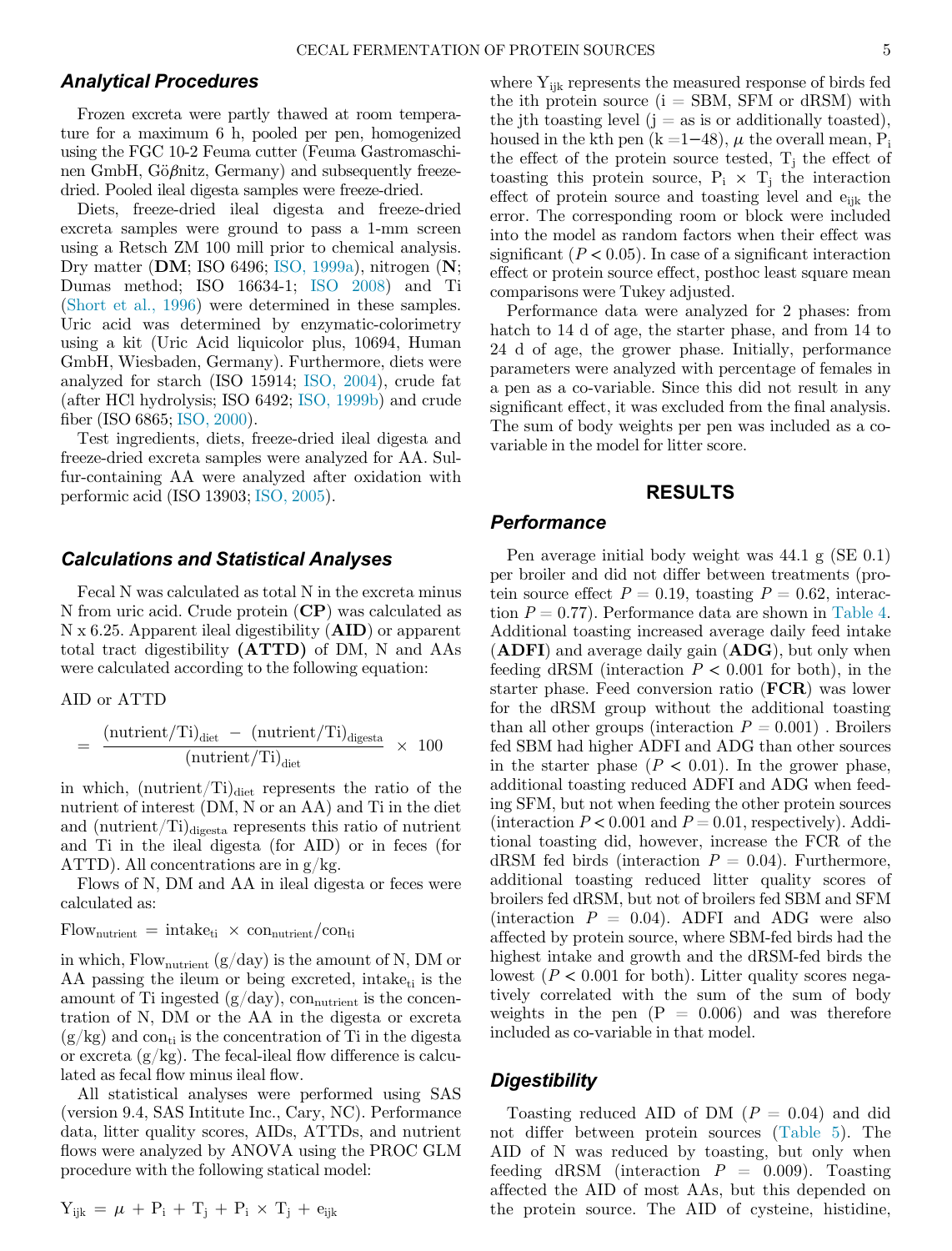<span id="page-5-0"></span>Table 4. Growth performance of broilers fed diets containing soybean meal (SBM), dehulled sunflower seed meal (dSFM) or dehulled rapeseed meal (dRSM) as-is or after additional toasting (tSBM, tSFM, tdRSM, respectively).

|                                                     |                         |                         |                     | Dietary treatments  |                     |                     |       | $P$ -values          |         |                                                            |  |
|-----------------------------------------------------|-------------------------|-------------------------|---------------------|---------------------|---------------------|---------------------|-------|----------------------|---------|------------------------------------------------------------|--|
|                                                     | <b>SBM</b>              | tSBM                    | <b>SFM</b>          | tSFM                | dRSM                | tdRSM               |       |                      |         | pooled SEM Protein source Toasting Protein source Toasting |  |
| Parameters <sup>1</sup>                             |                         |                         |                     |                     |                     |                     |       |                      |         |                                                            |  |
| Starter phase (0 to 14 d of age)                    |                         |                         |                     |                     |                     |                     |       |                      |         |                                                            |  |
| ADFI $(g/d)$                                        | 39.0 <sup>a</sup>       | $37.3^{ab}$             | 35.7 <sup>bc</sup>  | 33.8 <sup>cd</sup>  | $28.4^\mathrm{e}$   | $32.4^{\rm d}$      | 0.61  | < 0.001              | 0.77    | < 0.001                                                    |  |
| ADG $(g/d)$                                         | 37.4 <sup>a</sup>       | 35.9 <sup>ab</sup>      | 34.7 <sup>bc</sup>  | $32.4^{\rm cd}$     | $28.3^\mathrm{e}$   | 30.9 <sup>de</sup>  | 0.70  | < 0.001              | 0.28    | < 0.001                                                    |  |
| FCR(g/g)                                            | $01.04^{\rm a}$         | 1.03 <sup>a</sup>       | 1.03 <sup>a</sup>   | $1.05^{\mathrm{a}}$ | 0.99 <sup>b</sup>   | $1.05^{\mathrm{a}}$ | 0.009 | 0.11                 | 0.004   | 0.001                                                      |  |
| BW d14 $(g)$                                        | $568.0^{\rm a}$         | $554.2^{ab}$            | 529.6 <sup>b</sup>  | $497.6^\circ$       | 444.3 <sup>d</sup>  | $475.7^{\circ}$     | 8.42  | < 0.001              | 0.40    | < 0.001                                                    |  |
| CV(%)                                               | 09.4                    | 14.2                    | 11.9                | 11.8                | 13.7                | 10.3                | 1.94  | 0.99                 | 0.81    | 0.08                                                       |  |
| $ADWI$ (ml/d)                                       | 96.2 <sup>a</sup>       | $97.4^{\rm a}$          | $96.2^{\mathrm{a}}$ | $90.5^{\mathrm{a}}$ | 80.7 <sup>b</sup>   | $93.7^{\rm a}$      | 2.87  | < 0.001              | 0.09    | < 0.001                                                    |  |
| WFR (ml/g)                                          | 2.64                    | 2.62                    | 2.70                | 2.69                | 2.86                | $2.91^{\circ}$      | 0.055 | < 0.001 <sup>3</sup> | 0.16    | 0.31                                                       |  |
| Grower phase $(14 \text{ to } 24 \text{ d of age})$ |                         |                         |                     |                     |                     |                     |       |                      |         |                                                            |  |
| ADFI $(g/d)$                                        | $120.0^{\rm a}$         | 118.8 <sup>ab</sup>     | $113.2^{\rm b}$     | $104.5^{\circ}$     | 93.9 <sup>cd</sup>  | 99.6 <sup>d</sup>   | 1.73  | < 0.001              | 0.31    | < 0.001                                                    |  |
| ADG $(g/d)$                                         | $89.5^{\mathrm{a}}$     | 87.3 <sup>a</sup>       | $85.5^{\mathrm{a}}$ | $76.4^{b}$          | $71.2^{\rm b}$      | 72.9 <sup>b</sup>   | 1.58  | < 0.001              | 0.02    | 0.01                                                       |  |
| FCR(g/g)                                            | $001.34$ <sup>abc</sup> | $001.36$ <sup>abc</sup> | $001.33^{\rm ac}$   | $001.37^{ab}$       | 1.31 <sup>c</sup>   | 1.39 <sup>d</sup>   | 0.011 | 0.97                 | < 0.001 | 0.04                                                       |  |
| BW d24 $(g)$                                        | $1461^{\mathrm{a}}$     | 1436 <sup>a</sup>       | 1381 <sup>a</sup>   | 1269 <sup>b</sup>   | $1157^{\circ}$      | 1204 <sup>bc</sup>  | 21.3  | < 0.001              | 0.08    | 0.002                                                      |  |
| CV(%)                                               | 10.2                    | 13.1                    | 12.1                | 18.7                | 12.6                | 14.0                | 1.61  | 0.06                 | 0.01    | 0.23                                                       |  |
| $ADWI$ (ml/d)                                       | $237.2^{\rm a}$         | 232.8 <sup>ab</sup>     | $245.3^{\rm a}$     | 219.0 <sup>bc</sup> | $203.7^\circ$       | 219.2 <sup>bc</sup> | 4.52  | < 0.001              | 0.15    | < 0.001                                                    |  |
| WFR (ml/g)                                          | 1.98                    | 1.96                    | 2.13                | 2.10                | 2.18                | 2.20                | 0.039 | ${<}0.0014$          | 0.80    | 0.78                                                       |  |
| Litter quality                                      |                         |                         |                     |                     |                     |                     |       |                      |         |                                                            |  |
| Score <sup>2</sup>                                  | 6.31 <sup>a</sup>       | 6.06 <sup>a</sup>       | 6.13 <sup>a</sup>   | 6.06 <sup>ab</sup>  | $6.56^{\mathrm{a}}$ | 5.50 <sup>b</sup>   | 0.26  | 0.74                 | 0.008   | 0.042                                                      |  |

<sup>a-e</sup>In case of a protein source  $\times$  toasting interaction: means within a row lacking a common superscript letter differed significantly ( $P < 0.05$ ).

<span id="page-5-5"></span><span id="page-5-2"></span><sup>1</sup>ADFI: average daily feed intake, ADG: average daily gain, FCR: feed conversion ratio, BW: body weight on day 14 or 24, CV: coefficient of variation in individual gain, ADWI: average daily water intake, WFR: water to feed ratio. <sup>2</sup>

<span id="page-5-4"></span><span id="page-5-3"></span><sup>2</sup>Litter scores were given from 1 to 10 in which  $1 = 'very$  wet and agglomerated litter' and  $10 = 'perfectly$  dry and loose litter' at 23 d of age. The sum of BW of all birds in a pen was included as co-variable in the statistical model.

 ${}^{3}$ For WFR in the starter phase, all three protein sources differed from one and other.

4 For WFR in the grower phase, SBM differed from SFM and dRSM.

lysine, methionine, and aspartate were reduced when feeding toasted SBM, and the AID of cysteine, histidine, lysine, aspartate, glycine, and proline were reduced when feeding dRSM. Toasting SFM had no effect on AID of any of the measured AA. Furthermore, protein source affected the AID of some of the AAs, which generally indicated a higher AID when feeding SBM, except for arginine which was highest when feeding SFM.

The ATTD of DM,N, and most AA was highest for SBM [\(Table 6](#page-6-0)). Additional toasting reduced ATTD of DM and N with the dRSM fed groups, but not for other protein sources (interaction  $P < 0.001$  for both). Toasting generally reduced the ATTD of all AA, but this

<span id="page-5-1"></span>Table 5. Apparent ileal digestibility coefficients<sup>[1](#page-5-6)</sup> of diets containing soybean meal (SBM), dehulled sunflower seed meal (dSFM) or dehulled rapeseed meal (dRSM) as-is or after additional toasting (tSBM, tSFM, tdRSM, respectively).

|                          |                     |                      |                     | Dietary treatments  |                     |                   |           | $P$ -values    |          |                                  |  |
|--------------------------|---------------------|----------------------|---------------------|---------------------|---------------------|-------------------|-----------|----------------|----------|----------------------------------|--|
|                          | <b>SBM</b>          | tSBM                 | <b>SFM</b>          | tSFM                | dRSM                | tdRSM             | pooledSEM | Protein source | Toasting | Protein source $\times$ Toasting |  |
| Dry matter               | 71.5                | 69.6                 | 69.4                | 69.7                | 70.7                | 66.8              | 1.06      | 0.25           | 0.04     | 0.17                             |  |
| Nitrogen                 | $81.4^{\mathrm{a}}$ | $78.6^{\mathrm{a}}$  | $78.4^{\rm a}$      | $78.4^{\rm a}$      | $79.2^{\mathrm{a}}$ | $74.4^{\rm b}$    | 0.79      | < 0.001        | < 0.001  | 0.01                             |  |
| Essential amino acids    |                     |                      |                     |                     |                     |                   |           |                |          |                                  |  |
| Arginine                 | 86.9                | 84.9                 | 86.6                | 87.3                | 86.0                | 84.7              | 0.57      | $0.04^2$       | 0.07     | 0.07                             |  |
| Cysteine                 | 74.1 <sup>a</sup>   | 70.0 <sup>b</sup>    | $72.4^{ab}$         | $72.8^{ab}$         | $75.2^{\mathrm{a}}$ | 69.4 <sup>b</sup> | 0.85      | 0.84           | < 0.001  | 0.004                            |  |
| Histidine                | $83.2^{ab}$         | $80.0^\circ$         | $80.8^{\rm ac}$     | $80.5^{\circ}$      | 83.9 <sup>b</sup>   | $78.5^\circ$      | 0.71      | 0.33           | < 0.001  | 0.002                            |  |
| Isoleucine               | 83.0 <sup>a</sup>   | 80.9 <sup>a</sup>    | 80.0 <sup>ab</sup>  | $81.4^{\mathrm{a}}$ | $80.4^{ab}$         | 77.3 <sup>b</sup> | 0.79      | 0.002          | 0.07     | 0.02                             |  |
| Leucine                  | 84.3                | 82.3                 | 81.8                | 83.0                | 82.1                | 80.1              | 0.77      | $0.03^{3}$     | 0.17     | 0.08                             |  |
| Lysine                   | $87.6^{\mathrm{a}}$ | 84.7 <sup>bc</sup>   | 86.8 <sup>ab</sup>  | 86.1 <sup>abc</sup> | 87.9 <sup>a</sup>   | $83.6^\circ$      | 0.57      | 0.53           | < 0.001  | 0.01                             |  |
| Methionine               | $90.4^{\rm a}$      | 87.6 <sup>b</sup>    | 87.6 <sup>b</sup>   | 87.9 <sup>b</sup>   | 88.7 <sup>ab</sup>  | 87.4 <sup>b</sup> | 0.59      | 0.05           | 0.01     | 0.02                             |  |
| Threonine                | 79.5                | 77.5                 | 74.9                | 75.8                | 76.0                | 71.7              | 1.00      | ${<}0.0014$    | 0.04     | 0.06                             |  |
| Valine                   | 81.0 <sup>a</sup>   | 78.9 <sup>ab</sup>   | $78.3^{ab}$         | $79.5^{ab}$         | $79.5^{ab}$         | 76.2 <sup>b</sup> | 0.83      | 0.05           | 0.04     | 0.02                             |  |
| Nonessential amino acids |                     |                      |                     |                     |                     |                   |           |                |          |                                  |  |
| Alanine                  | 81.8 <sup>a</sup>   | $79.2^{ab}$          | $79.2^{ab}$         | 80.6 <sup>ab</sup>  | 80.8 <sup>ab</sup>  | 77.7 <sup>b</sup> | 0.88      | 0.43           | 0.06     | 0.04                             |  |
| Aspartate                | 79.9 <sup>a</sup>   | $75.7^{\rm bc}$      | $77.5^{ab}$         | 75.9 <sup>bc</sup>  | 78.9 <sup>ab</sup>  | $72.5^\circ$      | 0.88      | 0.08           | < 0.001  | 0.04                             |  |
| Glutamate                | $88.4^{\mathrm{a}}$ | $86.2^{ab}$          | 87.1 <sup>ab</sup>  | $87.5^{ab}$         | $87.5^{ab}$         | 85.1 <sup>b</sup> | 0.57      | 0.22           | 0.01     | 0.03                             |  |
| Glycine                  | 78.1 <sup>ab</sup>  | $75.2^{\mathrm{ac}}$ | $72.6^{\rm cd}$     | 71.7 <sup>d</sup>   | 78.4 <sup>b</sup>   | $72.6^{\rm cd}$   | 0.79      | < 0.001        | < 0.001  | 0.01                             |  |
| Proline                  | 85.0 <sup>a</sup>   | $83.2^{\mathrm{a}}$  | $82.5^{\mathrm{a}}$ | 83.7 <sup>a</sup>   | $83.4^{\mathrm{a}}$ | $77.9^{b}$        | 0.70      | < 0.001        | 0.001    | < 0.001                          |  |
| Serine                   | 80.8 <sup>a</sup>   | 78.7 <sup>ab</sup>   | 75.9 <sup>ac</sup>  | $77.1^\mathrm{ac}$  | 77.3 <sup>abc</sup> | $73.8^\circ$      | 0.89      | < 0.001        | 0.06     | 0.04                             |  |

<span id="page-5-7"></span><span id="page-5-6"></span><sup>a-d</sup>In case of a protein source  $\times$  toasting interaction: means within a row lacking a common superscript letter differed significantly ( $P < 0.05$ ).  $\text{Apparent ideal digestibility coefficient} = \frac{\text{(nutrient/Ti marker)}_{\text{dist}} - \text{(nutrient/Ti marker)}_{\text{dist}}}{\text{(nutrient/Ti marker)}_{\text{dist}}} \times 100.$ 

<span id="page-5-8"></span>2 For arginine, SFM differed from dRSM, but both did not differ from SBM. 3 For leucine, SBM differed from dRSM, but both did not differ from SFM.

<span id="page-5-9"></span>4 For threonine, SBM differed from SFM and dRSM.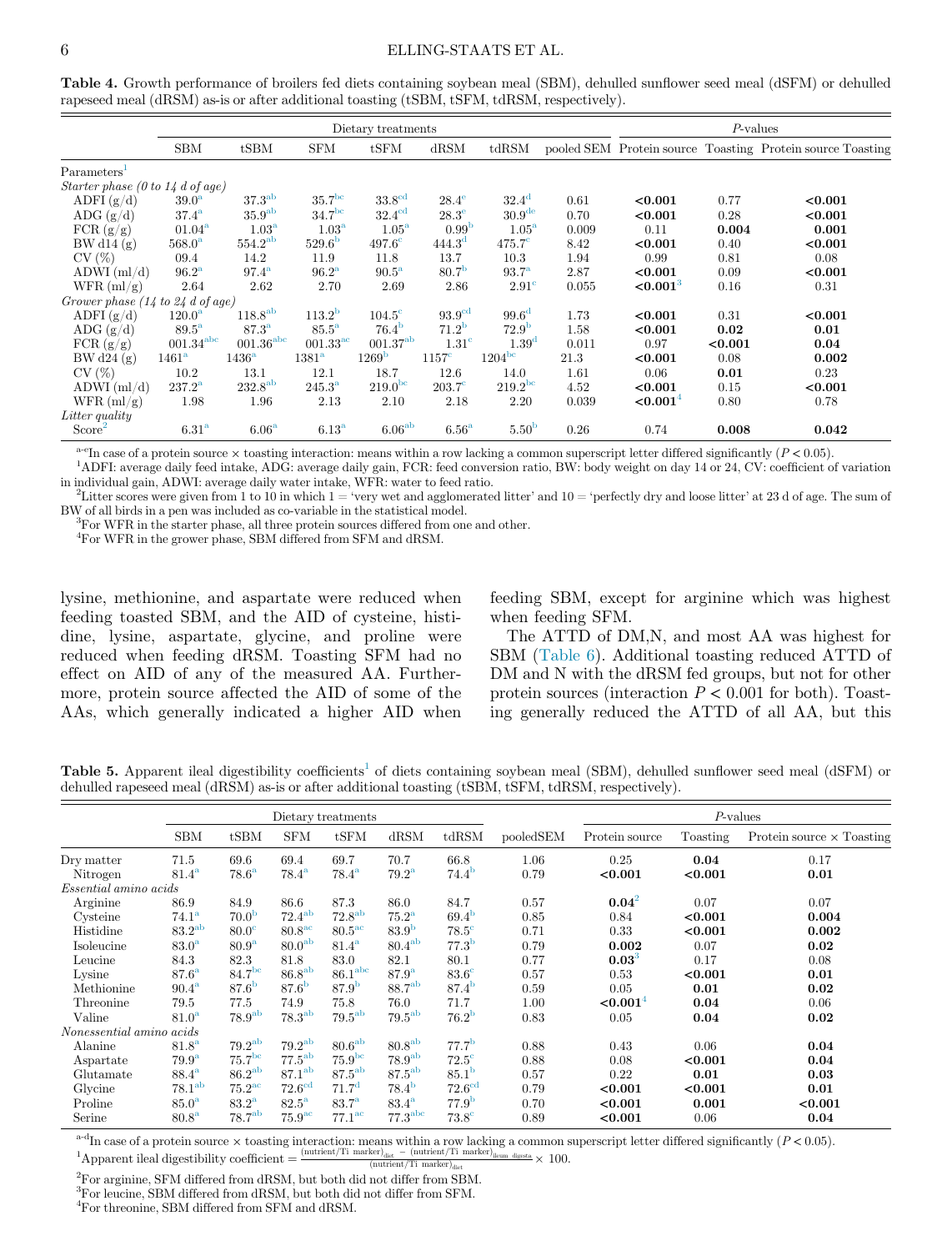#### CECAL FERMENTATION OF PROTEIN SOURCES 7

<span id="page-6-0"></span>Table 6. Apparent total tract digestibility coefficients<sup>[1](#page-6-2)</sup> of diets containing soybean meal (SBM), dehulled sunflower seed meal (dSFM) or dehulled rapeseed meal (dRSM) as-is or after additional toasting (tSBM, tSFM, tdRSM, respectively).

|                          |                     |                     | Dietary treatments   |                     |                     |                   |           | $P$ -values    |          |                                  |  |
|--------------------------|---------------------|---------------------|----------------------|---------------------|---------------------|-------------------|-----------|----------------|----------|----------------------------------|--|
|                          | <b>SBM</b>          | tSBM                | <b>SFM</b>           | tSFM                | dRSM                | tdRSM             | pooledSEM | Protein source | Toasting | Protein source $\times$ Toasting |  |
| Dry matter               | $70.4^{\mathrm{a}}$ | 70.2 <sup>a</sup>   | 68.1 <sup>b</sup>    | 68.1 <sup>b</sup>   | $69.4^{ab}$         | $64.9^\circ$      | 0.44      | < 0.001        | < 0.001  | < 0.001                          |  |
| Nitrogen                 | $77.6^{\mathrm{a}}$ | 76.9 <sup>a</sup>   | 71.8 <sup>b</sup>    | 71.7 <sup>b</sup>   | $76.4^{\mathrm{a}}$ | 70.8 <sup>b</sup> | 0.51      | < 0.001        | < 0.001  | < 0.001                          |  |
| Essential amino acids    |                     |                     |                      |                     |                     |                   |           |                |          |                                  |  |
| Arginine                 | 88.8 <sup>a</sup>   | $87.8^{\rm a}$      | 88.1 <sup>a</sup>    | $87.7^{\rm a}$      | 88.6 <sup>a</sup>   | 86.2 <sup>b</sup> | 0.29      | 0.011          | < 0.001  | 0.005                            |  |
| Cysteine                 | 74.3                | 72.3                | 71.5                 | 70.6                | 71.7                | 69.0              | 0.54      | ${<}0.0013$    | < 0.001  | 0.26                             |  |
| Histidine                | 83.3 <sup>a</sup>   | $80.2^{bc}$         | 81.7 <sup>ab</sup>   | 80.5 <sup>b</sup>   | 84.0 <sup>a</sup>   | $78.1^\circ$      | 0.54      | 0.33           | < 0.001  | < 0.001                          |  |
| Isoleucine               | 83.0 <sup>a</sup>   | 81.3 <sup>ab</sup>  | 80.4 <sup>b</sup>    | 80.1 <sup>b</sup>   | $82.3^{\mathrm{a}}$ | $77.3^\circ$      | 0.41      | < 0.001        | < 0.001  | < 0.001                          |  |
| Leucine                  | 84.3 <sup>a</sup>   | 82.9 <sup>ab</sup>  | 81.9 <sup>b</sup>    | $81.4^{bc}$         | 84.1 <sup>a</sup>   | $80.2^{\circ}$    | 0.39      | < 0.001        | < 0.001  | < 0.001                          |  |
| Lysine                   | 87.0 <sup>a</sup>   | 85.1 <sup>b</sup>   | 84.6 <sup>b</sup>    | $83.1^\circ$        | 87.6 <sup>a</sup>   | $82.4^\circ$      | 0.26      | < 0.001        | < 0.001  | < 0.001                          |  |
| Methionine               | 88.8                | 87.3                | 87.5                 | 87.6                | 88.3                | 86.5              | 0.43      | 0.30           | 0.002    | 0.06                             |  |
| Threonine                | 80.2 <sup>a</sup>   | 79.0 <sup>a</sup>   | 75.8 <sup>b</sup>    | $74.8^{b}$          | $78.3^{\mathrm{a}}$ | $72.6^\circ$      | 0.47      | < 0.001        | < 0.001  | < 0.001                          |  |
| Valine                   | 80.6 <sup>ab</sup>  | 79.1 <sup>bc</sup>  | $78.5^\circ$         | $78.2^{\circ}$      | 81.2 <sup>a</sup>   | 76.1 <sup>d</sup> | 0.44      | $= 0.004$      | < 0.001  | < 0.001                          |  |
| Nonessential amino acids |                     |                     |                      |                     |                     |                   |           |                |          |                                  |  |
| Alanine                  | 78.7 <sup>ab</sup>  | 76.8 <sup>ac</sup>  | $77.2^{\mathrm{ac}}$ | $77.1^\mathrm{ac}$  | 80.6 <sup>b</sup>   | 75.7 <sup>c</sup> | 0.48      | 0.12           | < 0.001  | < 0.001                          |  |
| Aspartate                | 81.8 <sup>a</sup>   | 78.9 <sup>b</sup>   | 79.4 <sup>abc</sup>  | $77.2^{\circ}$      | $81.3^{ab}$         | 74.1 <sup>d</sup> | 0.57      | < 0.001        | < 0.001  | < 0.001                          |  |
| Glutamate                | $88.4^{\mathrm{a}}$ | $87.2^{ab}$         | $87.5^{ab}$          | 87.1 <sup>b</sup>   | 88.1 <sup>ab</sup>  | $84.9^\circ$      | 0.32      | 0.001          | < 0.001  | < 0.001                          |  |
| Glycine                  | 66.1 <sup>a</sup>   | $65.4^{\mathrm{a}}$ | 66.0 <sup>a</sup>    | $66.4^{\mathrm{a}}$ | 71.8 <sup>b</sup>   | 64.2 <sup>a</sup> | 0.96      | 0.06           | 0.002    | < 0.001                          |  |
| Proline                  | 85.2 <sup>a</sup>   | 83.5 <sup>bc</sup>  | $82.4^\circ$         | $82.6^\circ$        | $84.4^{ab}$         | 77.9 <sup>d</sup> | 0.38      | < 0.001        | < 0.001  | < 0.001                          |  |
| Serine                   | $81.5^{\mathrm{a}}$ | 80.0 <sup>a</sup>   | 77.0 <sup>b</sup>    | $76.2^{bc}$         | $79.5^{\mathrm{a}}$ | $74.1^\circ$      | 0.52      | < 0.001        | < 0.001  | < 0.001                          |  |

<span id="page-6-2"></span><sup>a-d</sup>In case of a protein source  $\times$  toasting interaction: means within a row lacking a common superscript letter differed significantly ( $P < 0.05$ ).

<sup>1</sup>Apparent total tract digestibility coefficient  $=\frac{\text{(nutrient/Ti marker)}_{\text{dist}} - \text{(nutrient/Ti marker)}_{\text{nextest}}}{\text{(mutient)}_{\text{dist}} + \text{(dot-off)}} \times 100$ <br><sup>2</sup>Urie acid nitrogen measured in the exercta was excluded from the digentiality calculation

<span id="page-6-3"></span><sup>2</sup>Uric acid nitrogen measured in the excreta was excluded from the digestibility calculation.

3 For cysteine, SBM differed from SFM and dRSM.

effect depended on the protein source. The ATTD of all measured AA reduced when toasting dRSM, while only histidine, lysine, aspartate, and proline reduced when toasting SBM. Toasting SFM only reduced the ATTD of lysine.

#### Nutrient flows through the intestinal tract

Feeding additionally toasted dRSM increased the ileal flow of DM and N, but had no effect within the SBM and SFM-fed birds [\(Table 7,](#page-6-1) interaction  $P = 0.003$  and  $P = 0.001$ , respectively). The ileal flow of cysteine, histidine, lysine, threonine, valine, aspartate, glutamate, glycine, and proline when toasting dRSM, while only histidine, lysine and aspartate increased when SBM and none when toasting SFM. Daily fecal flows of DM and N decreased when toasting SFM, while it increased when toasting dRSM and was unaffected when toasting SBM ([Table 8](#page-7-0), interaction  $P < 0.001$  for both). Fecal flows of all the measured AA increased when toasting dRSM, while only histidine, lysine and aspartate increased

<span id="page-6-1"></span>Table 7. Ileal digesta nutrient flows<sup>[1](#page-6-4)</sup> in broilers fed diets containing soybean meal (SBM), dehulled sunflower seed meal (dSFM) or dehulled rapeseed meal (dRSM) as-is or after additional toasting (tSBM, tSFM, tdRSM, respectively).

|                              |                     |                       |                     | Dietary treatments  |                    |                     |           | $P$ -values    |          |                                  |  |
|------------------------------|---------------------|-----------------------|---------------------|---------------------|--------------------|---------------------|-----------|----------------|----------|----------------------------------|--|
|                              | <b>SBM</b>          | tSBM                  | <b>SFM</b>          | tSFM                | dRSM               | tdRSM               | pooledSEM | Protein source | Toasting | Protein source $\times$ Toasting |  |
| Dry matter $(g/d)$           | $030.4^{\rm a}$     | $032.3^{\rm a}$       | $031.0^{\rm a}$     | $028.3^{\rm ab}$    | $024.5^{\rm b}$    | $029.3^{\rm a}$     | 01.0      | < 0.001        | 0.13     | 0.003                            |  |
| Nitrogen                     | $744.4^{ab}$        | $851.0^{\rm a}$       | $832.7^{\rm a}$     | 766.7 <sup>ab</sup> | 664.6 <sup>b</sup> | $861.7^{\rm a}$     | 32.8      | 0.45           | 0.01     | 0.001                            |  |
| <i>Essential amino acids</i> |                     |                       |                     |                     |                    |                     |           |                |          |                                  |  |
| $\Large \bf Arginine$        | $202.4^{ab}$        | $229.4^{\rm b}$       | $210.5^{\rm ab}$    | $183.7^{\rm a}$     | $162.5^\circ$      | $197.5^{\rm abc}$   | 09.3      | 0.001          | 0.14     | 0.002                            |  |
| Cysteine                     | $110.6^{\rm ab}$    | $124.5^{\mathrm{ac}}$ | $113.7^{ab}$        | 103.6 <sup>b</sup>  | 103.0 <sup>b</sup> | $133.8^{\rm a}$     | 04.1      | 0.03           | 0.001    | < 0.001                          |  |
| Histidine                    | $115.4^{\rm a}$     | $136.4^{\rm b}$       | $133.0^{ab}$        | $126.9^{ab}$        | $093.7^\circ$      | 130.3 <sup>ab</sup> | 05.4      | 0.001          | < 0.001  | 0.001                            |  |
| Isoleucine                   | $172.5^{\rm ab}$    | 194.8 <sup>b</sup>    | 193.6 <sup>b</sup>  | $168.3^{ab}$        | $154.8^{\rm a}$    | 189.6 <sup>ab</sup> | 08.3      | 0.23           | 0.13     | 0.001                            |  |
| Leucine                      | 303.5 <sup>a</sup>  | 339.9 <sup>a</sup>    | $324.8^{\rm a}$     | $285.9^{a}$         | $289.8^{\rm a}$    | $344.4^{\rm a}$     | 15.1      | 0.50           | 0.18     | 0.01                             |  |
| Lysine                       | 178.1 <sup>ab</sup> | 217.9 <sup>c</sup>    | 187.9 <sup>ac</sup> | $179.8^{ab}$        | 148.7 <sup>b</sup> | $214.4^{\rm ac}$    | 09.1      | 0.09           | < 0.001  | 0.001                            |  |
| Methionine                   | $065.1^{\rm a}$     | $075.2^{ab}$          | 080.6 <sup>b</sup>  | $072.9^{ab}$        | $060.7^{\rm a}$    | $072.7^{ab}$        | 04.1      | 0.02           | 0.14     | 0.02                             |  |
| Threonine                    | $226.0^{\rm ab}$    | 248.0 <sup>b</sup>    | 246.8 <sup>b</sup>  | $219.2^{ab}$        | $199.8^{\rm a}$    | $250.2^{\rm b}$     | 10.8      | 0.37           | 0.10     | 0.003                            |  |
| Valine                       | 214.0 <sup>ab</sup> | $237.8^{b}$           | 247.1 <sup>b</sup>  | 219.3 <sup>ab</sup> | $195.4^{\rm a}$    | 241.8 <sup>b</sup>  | 10.3      | 0.23           | 0.10     | 0.002                            |  |
| Nonessential amino acids     |                     |                       |                     |                     |                    |                     |           |                |          |                                  |  |
| Alanine                      | 204.1 <sup>ab</sup> | $230.8^{\rm a}$       | $221.5^{ab}$        | 199.0 <sup>ab</sup> | $182.4^{b}$        | $227.0^{ab}$        | 10.4      | 0.32           | 0.06     | 0.01                             |  |
| Aspartate                    | $456.1^{\rm a}$     | 558.8 <sup>b</sup>    | $463.4^{\rm a}$     | $462.5^{\rm a}$     | $325.9^\circ$      | $452.2^{\rm a}$     | 20.5      | < 0.001        | < 0.001  | 0.01                             |  |
| Glutamate                    | $548.3^{\rm abc}$   | $648.5^{b}$           | $567.4^{ab}$        | $511.3^{\text{ac}}$ | $449.4^{ab}$       | $572.9^\circ$       | 27.2      | 0.003          | 0.01     | 0.002                            |  |
| Glycine                      | $214.2^{ab}$        | $244.3^{b}$           | $308.0^\circ$       | $297.3^\circ$       | $186.9^{\rm a}$    | 250.8 <sup>b</sup>  | 09.8      | < 0.001        | 0.001    | 0.001                            |  |
| Proline                      | $237.2^{ab}$        | $264.6^{h}$           | 239.7 <sup>ab</sup> | $213.1^{\rm a}$     | $216.2^{\rm a}$    | 281.7 <sup>b</sup>  | 11.1      | 0.04           | 0.02     | 0.001                            |  |
| Serine                       | $228.0^{\rm ab}$    | 253.0 <sup>b</sup>    | 258.7 <sup>b</sup>  | $230.3^{ab}$        | $203.6^{\rm a}$    | $250.3^{ab}$        | 10.7      | 0.13           | 0.11     | 0.003                            |  |

<sup>a-d</sup>Means within a row lacking a common superscript letter differ significantly  $(P < 0.05)$ .

<span id="page-6-4"></span><sup>1</sup>Ileal digesta nutrient flow = intake Ti (g/day) x concentration nutrient in digesta / concentration Ti in digesta. Flows are in mg/day unless stated otherwise.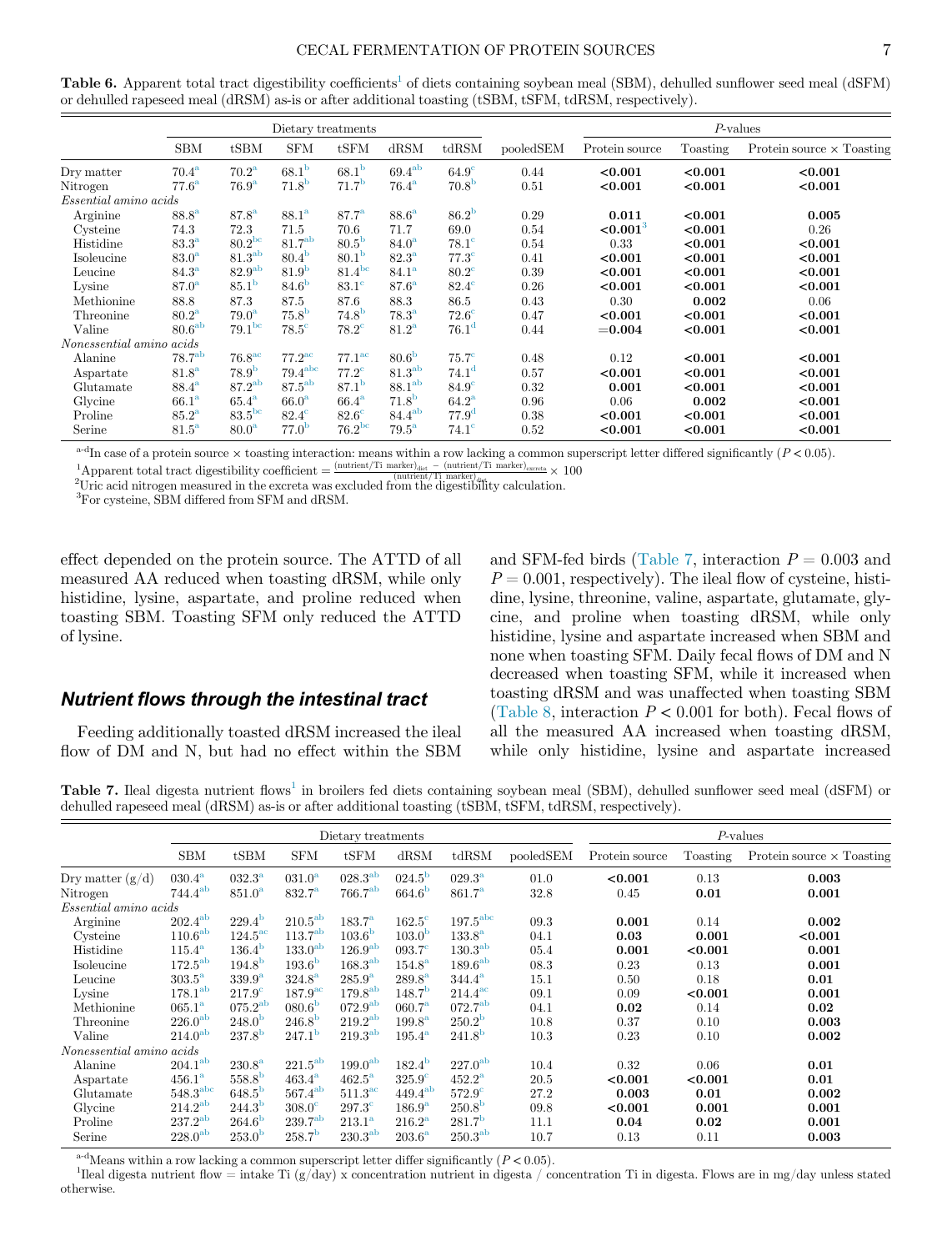<span id="page-7-0"></span>Table 8. Fecal nutrient flows<sup>[1](#page-7-2)</sup> in broilers fed diets containing soybean meal (SBM), dehulled sunflower seed meal (dSFM) or dehulled rapeseed meal (dRSM) as-is or after additional toasting (tSBM, tSFM, tdRSM, respectively).

|                          |                     |                      |                     | Dietary treatments   |                    |                     |           | $P$ -values    |          |                                  |  |
|--------------------------|---------------------|----------------------|---------------------|----------------------|--------------------|---------------------|-----------|----------------|----------|----------------------------------|--|
|                          | <b>SBM</b>          | tSBM                 | <b>SFM</b>          | tSFM                 | dRSM               | tdRSM               | pooledSEM | Protein source | Toasting | Protein source $\times$ Toasting |  |
| Dry matter $(g/d)$       | 31.6 <sup>ab</sup>  | $31.6^{\rm ab}$      | $32.4^{\mathrm{a}}$ | 29.8 <sup>b</sup>    | $25.6^\circ$       | $31.2^{ab}$         | 0.5       | < 0.001        | 0.012    | < 0.001                          |  |
| Nitrogen <sup>2</sup>    | $885.4^{\rm a}$     | $935.8^{ab}$         | $1094.0^{\circ}$    | 1023.9 <sup>bc</sup> | 761.0 <sup>d</sup> | 998.9 <sup>b</sup>  | 21.9      | < 0.001        | < 0.001  | < 0.001                          |  |
| Essential amino acids    |                     |                      |                     |                      |                    |                     |           |                |          |                                  |  |
| $\Large \bf Arginine$    | $173.1^{\rm a}$     | $185.7^{\rm a}$      | $187.7^{\rm a}$     | $177.1^{\rm a}$      | 132.1 <sup>b</sup> | $178.8^{a}$         | 4.5       | < 0.001        | < 0.001  | < 0.001                          |  |
| Cysteine                 | $109.9^{\rm a}$     | $115.3^{\rm a}$      | $117.3^{\rm a}$     | 111.8 <sup>a</sup>   | $117.3^{\rm a}$    | $136.2^{\rm b}$     | 3.0       | < 0.001        | 0.01     | 0.001                            |  |
| Histidine                | $114.7^{\rm a}$     | 134.7 <sup>b</sup>   | $126.5^{ab}$        | 126.8 <sup>ab</sup>  | $093.3^{\circ}$    | 133.4 <sup>b</sup>  | 4.2       | 0.002          | < 0.001  | < 0.001                          |  |
| Isoleucine               | $173.2^{\rm a}$     | $190.5^{\mathrm{a}}$ | $189.4^{\rm a}$     | $179.8^{\rm a}$      | 139.1 <sup>b</sup> | 191.0 <sup>a</sup>  | 4.4       | < 0.001        | < 0.001  | < 0.001                          |  |
| Leucine                  | $304.3^{\rm a}$     | 328.1 <sup>ab</sup>  | 322.9 <sup>ab</sup> | $312.1^{\rm a}$      | $256.3^\circ$      | 345.4 <sup>b</sup>  | 7.8       | 0.07           | < 0.001  | < 0.001                          |  |
| Lysine                   | 186.0 <sup>b</sup>  | $212.5^\circ$        | 218.7 <sup>cd</sup> | 216.9 <sup>cd</sup>  | $152.7^{\rm a}$    | 230.3 <sup>d</sup>  | 4.5       | < 0.001        | < 0.001  | < 0.001                          |  |
| Methionine               | $076.3^{\rm a}$     | $077.2^{\rm a}$      | $080.8^{\rm a}$     | $074.5^{\rm a}$      | $062.3^{b}$        | $078.4^{a}$         | $2.8\,$   | 0.01           | 0.09     | < 0.001                          |  |
| Threonine                | $218.6^{\rm a}$     | $232.2^{\rm ab}$     | $237.6^{\rm ab}$    | $227.3^{\rm ab}$     | $180.3^\circ$      | 243.6 <sup>b</sup>  | $5.4\,$   | 0.001          | < 0.001  | < 0.001                          |  |
| Valine                   | $218.6^{\rm a}$     | $235.4^{ab}$         | 244.0 <sup>b</sup>  | $232.7^{ab}$         | $178.4^{\circ}$    | $244.2^{\rm b}$     | 5.5       | < 0.001        | < 0.001  | < 0.001                          |  |
| Nonessential amino acids |                     |                      |                     |                      |                    |                     |           |                |          |                                  |  |
| Alanine                  | $239.3^{\rm ab}$    | 256.8 <sup>b</sup>   | $242.7^{ab}$        | $233.7^{\rm a}$      | $184.3^\circ$      | $248.8^{ab}$        | 5.5       | < 0.001        | < 0.001  | < 0.001                          |  |
| Aspartate                | $413.0^{\rm a}$     | $484.8^{b}$          | $424.0^{\rm a}$     | $435.4^{ab}$         | $288.4^{\circ}$    | $428.8^{\rm a}$     | 12.1      | < 0.001        | < 0.001  | < 0.001                          |  |
| Glutamate                | $545.4^{ab}$        | 602.7 <sup>b</sup>   | $546.8^{a}$         | $527.2^{ab}$         | $428.9^\circ$      | 584.6 <sup>ab</sup> | 14.4      | < 0.001        | < 0.001  | < 0.001                          |  |
| Glycine                  | $332.5^{\rm a}$     | $340.4^{ab}$         | 381.2 <sup>b</sup>  | 352.2 <sup>ab</sup>  | $243.0^\circ$      | $329.3^{\rm a}$     | 11.3      | < 0.001        | 0.012    | < 0.001                          |  |
| Proline                  | 234.1 <sup>bc</sup> | 259.3 <sup>ab</sup>  | 240.6 <sup>bc</sup> | 225.7 <sup>cd</sup>  | $202.4^{\rm d}$    | $284.2^{\rm a}$     | 6.2       | 0.09           | < 0.001  | < 0.001                          |  |
| Serine                   | 220.0 <sup>a</sup>  | $237.2^{ab}$         | 247.1 <sup>b</sup>  | $238.5^{ab}$         | $183.6^\circ$      | 248.6 <sup>b</sup>  | 6.1       | < 0.001        | < 0.001  | < 0.001                          |  |

<sup>a-d</sup>Means within a row lacking a common superscript letter differ significantly  $(P < 0.05)$ .

<span id="page-7-3"></span><span id="page-7-2"></span>Fecal nutrient flow = intake Ti  $(g/day)$  x 'concentration nutrient in feces'/'concentration Ti in feces.' Flows are in mg/day unless stated otherwise.  $\rm ^2V$  alues for nitrogen exclude nitrogen from uric acid.

when toasting SBM. Toasting SFM had no effect on fecal AA flows. The fecal-ileal flow difference of N and lysine was highest for SFM fed birds ( $P < 0.001$ ), but was not affected by toasting in any of the protein sources fed ([Table 9](#page-7-1)). SBM fed birds had a lower, negative, fecalileal flow difference for cysteine  $(P = 0.006)$  and a higher, positive difference for glycine  $(P = 0.001)$ .

# **DISCUSSION**

The objective of this study was to evaluate the effects of additional toasting of SBM, SFM, and dRSM on the N and AA flows into the hind-gut of broilers, in order to find a model for studying effects of PF. An increase of these flows would be favorable in this respect. Toasting could be a suitable method to create this contrast within

<span id="page-7-1"></span>Table 9. Fecal-ileal flow differences<sup>[1](#page-7-4)</sup> in broilers fed diets containing soybean meal (SBM), dehulled sunflower seed meal (dSFM) or dehulled rapeseed meal (dRSM) as-is or after additional toasting (tSBM, tSFM, tdRSM, respectively).

|                              |            |         |            | Dietary treatments |         |         |           | $P$ -values            |          |                                  |  |
|------------------------------|------------|---------|------------|--------------------|---------|---------|-----------|------------------------|----------|----------------------------------|--|
|                              | <b>SBM</b> | tSBM    | <b>SFM</b> | tSFM               | dRSM    | tdRSM   | pooledSEM | Protein source         | Toasting | Protein source $\times$ Toasting |  |
| Dry matter $(g/d)$           | 1.2        | $-0.7$  | 1.4        | 1.5                | 1.0     | 1.8     | 1.0       | 0.33                   | 0.73     | 0.33                             |  |
| Nitrogen <sup>2</sup>        | 141.0      | 84.8    | 261.3      | 257.1              | 96.4    | 132.4   | 33.1      | < 0.001 <sup>3</sup>   | 0.74     | 0.40                             |  |
| <i>Essential amino acids</i> |            |         |            |                    |         |         |           |                        |          |                                  |  |
| Arginine                     | $-29.3$    | $-43.7$ | $-22.8$    | $-6.6$             | $-30.4$ | $-18.6$ | 8.94      | 0.06                   | 0.56     | 0.19                             |  |
| Cysteine                     | $-0.7$     | $-9.2$  | 3.6        | 8.2                | 14.3    | 2.3     | 4.22      | 0.0064                 | 0.14     | 0.13                             |  |
| Histidine                    | $-0.7$     | $-1.7$  | $-6.6$     | $-0.1$             | $-0.4$  | 3.5     | 5.60      | 0.96                   | 0.50     | 0.80                             |  |
| Isoleucine                   | 0.7        | $-4.3$  | $-4.2$     | 11.5               | $-15.7$ | 0.7     | 7.99      | 0.36                   | 0.18     | 0.33                             |  |
| Leucine                      | 0.8        | $-11.8$ | $-1.9$     | 26.2               | $-33.4$ | $-0.8$  | 14.70     | 0.14                   | 0.20     | 0.25                             |  |
| Lysine                       | 7.9        | $-5.5$  | 30.8       | 37.1               | 4.1     | 15.6    | 7.84      | $< 0.001$ <sup>3</sup> | 0.82     | 0.26                             |  |
| Methionine                   | 11.2       | 2.1     | 0.2        | 1.6                | $1.6\,$ | 4.7     | 4.15      | 0.26                   | 0.70     | 0.15                             |  |
| Threonine                    | $-7.4$     | $-15.8$ | $-9.2$     | 8.0                | $-19.5$ | $-6.2$  | 10.37     | 0.43                   | 0.40     | 0.42                             |  |
| Valine                       | 4.6        | $-2.5$  | $-3.0$     | 13.4               | $-17.0$ | 1.7     | 9.76      | 0.43                   | 0.25     | 0.36                             |  |
| Nonessential amino acids     |            |         |            |                    |         |         |           |                        |          |                                  |  |
| Alanine                      | 35.2       | 26.0    | 21.2       | 34.7               | 2.0     | 21.4    | 9.72      | 0.11                   | 0.35     | 0.31                             |  |
| Aspartate                    | $-43.1$    | $-74.0$ | $-39.5$    | $-27.0$            | $-37.5$ | $-20.4$ | 20.83     | 0.33                   | 0.96     | 0.45                             |  |
| Glutamate                    | $-2.9$     | $-45.8$ | $-20.6$    | 15.9               | $-20.5$ | 9.7     | 27.25     | 0.70                   | 0.74     | 0.28                             |  |
| Glycine                      | 118.3      | 96.0    | 73.2       | 54.9               | 56.1    | 80.1    | 12.16     | $0.001^{6}$            | 0.54     | 0.13                             |  |
| Proline                      | $-3.2$     | $-5.3$  | 0.9        | 12.7               | $-13.8$ | 0.5     | 11.39     | 0.45                   | 0.41     | 0.75                             |  |
| Serine                       | $-8.0$     | $-15.8$ | $-11.6$    | 8.2                | $-20.0$ | 0.5     | 10.11     | 0.56                   | 0.21     | 0.29                             |  |

<span id="page-7-6"></span><span id="page-7-5"></span><span id="page-7-4"></span><sup>1</sup>Fecal-ileal flow difference is fecal nutrient flow minus ileal nutrient flow.Nutrient flow = intake Ti (g/day) x 'concentration nutrient in digesta or feces'/'concentration Ti in digesta or feces.' Values are in mg/day unless stated otherwise. Negative values indicate a net disappearance and positive values indicate a net gain of nutrient in the hind-gut. <sup>2</sup>

Values for nitrogen in feces exclude nitrogen from uric acid.

<span id="page-7-7"></span>3 For nitrogen, SFM differed from dRSM and SBM.

<span id="page-7-8"></span>4 For cysteine, SBM differed from SFM and dRSM.

<span id="page-7-9"></span>5 For lysine, SFM differed from dRSM and SBM.

6 For glycine, SBM differed from SFM and dRSM.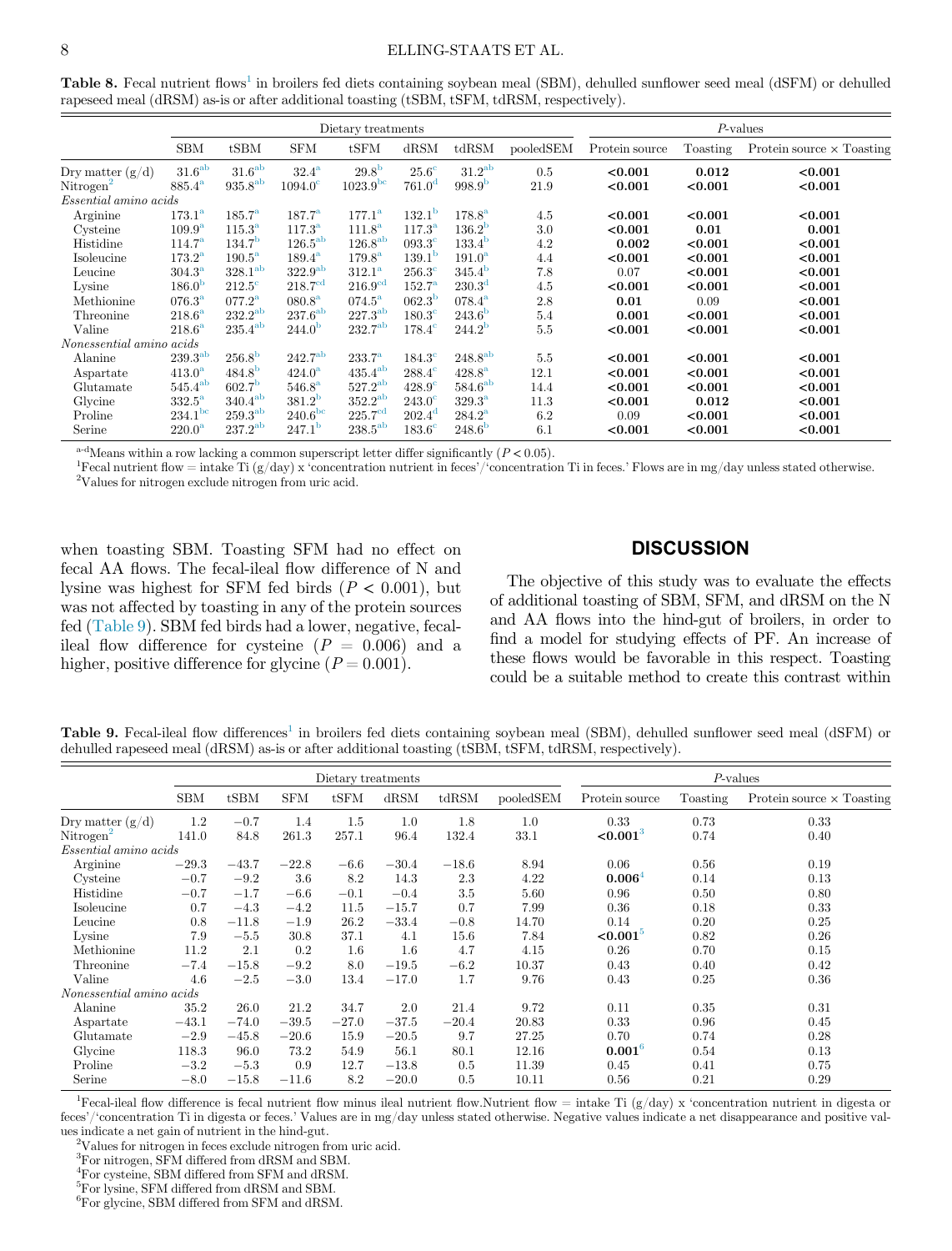the same protein source, while limiting confounding effects associated with other methods of creating a contrast in PF.

### Growth Performance

An increase in protein digesta flows was expected to negatively impact growth performance ([De Lange et al.,](#page-9-1) [2003;](#page-9-1) [Bryan et al., 2019\)](#page-9-2). Indeed, toasting increased FCR, but only when feeding dRSM. In line with this, the largest contrasts in N and AA flows were found between dRSM and tdRSM. Intake of digestible AA was actually higher for broilers fed toasted dRSM than for broilers fed non-toasted dRSM. Therefore, this negative impact of toasting dRSM on feed efficiency is likely due to protein fermentation.

Interestingly, broilers fed dRSM without additional toasting had the lowest FCR in this study. Generally, SBM is a highly digestible protein source, with subsequent low FCRs when feeding SBM to broilers ([Qaisrani et al., 2014](#page-10-10)). However, the dRSM used in the current study was produced from dehulled rapeseed. Dehulling provided a RSM product with a higher CP and lower fiber level compared to commercially available RSM, which we also expected to result in a higher protein digestibility. This higher protein digestibility of the nontoasted dRSM allowed us to create a large contrast in ileal N digestibility and flow with toasting in line with the objective of our study. In addition, the low feed intake of the dRSM fed birds could have played a role in the low FCR. A reduction in feed intake in broilers might improve nutrient utilization (as reviewed by [Aftab et al., 2018\)](#page-9-6). Finally, it is also important to note that over half of the crude protein in the diets (55%, 57%, and 61% for the SBM, SFM and dRSM, respectively) derived from other protein sources such as maize, maize gluten, soy protein, peas and potato protein. The slightly higher inclusion of these other protein sources in the dRSM diet might contributed to the relatively low FCR. The formulations of the normal and toasted diets within each protein source were equal, hence, effects of toasting within a protein source can be fully attributed to the effect of toasting.

### Protein Digestibility and Digesta Flows

Ileal protein digesta flows depend on feed intake and digestibility. A small portion of this protein flow consists of endogenous secretions and microbes, as 16 to 17 g AA /kg of DM intake are endogenous losses found in the distal ileum [\(Ravindran et al., 2004\)](#page-10-22). These endogenous losses may be influenced by fiber and antinutritional factors (see for review [Ravindran, 2016\)](#page-10-23), and hence, could be affected by protein source and additional toasting. However, we cannot separate endogenous and dietary protein in the current data.

The effect of toasting on digestibility differed between protein sources. Toasting strongly reduced AID and ATTD of N and AA in the dRSM groups, had no effect in the SFM groups and only reduced digestibility of a few AA in the SBM groups. Reduced digestibility resulted in increased prececal protein digesta flows.

A reduction in digestibility due to the additional toasting was expected. Although initial heating of soybeans during the production of SBM improves digestibility ([Burnet and Arnold, 1952](#page-9-7); [Hancock et al., 1990](#page-9-8); [Tousi-Mojarrad et al., 2014\)](#page-10-24), severe processing reduces it [\(Messerschmidt et al., 2012\)](#page-10-25). The SBM used was a commercial product, which had already been heattreated. We applied additional toasting, which reduced the digestibility of some AA, similar to results observed by [Gonz](#page-9-9)[alez-Vega et al. \(2011\)](#page-9-9) in pigs. Similar to these authors, we observed a darker color of the toasted SBM (data not shown), indicating Maillard reactions took place.

Toasting SFM had no effect on N and AA flows or digestibility in broilers in the current trial, despite that here we observed a darker color of the toasted meal as well. This is in contradiction with other research, in which hydrothermal processing of SFM reduced protein digestibility in pigs ([Almeida et al., 2014\)](#page-9-10) and in cecectomized cockerels ([Zhang and Parsons, 1994](#page-10-26)). It could be that the toasting of SFM in the current study was too mild to have caused similar effects as observed by these authors, as the durations of hydrothermal processing in these aforementioned studies was 10 to 50 min longer than in the current study. Methods were also slightly different, in both studies SFM was autoclaved at 130°C ([Almeida et al., 2014](#page-9-10)) or 121°C ([Zhang and Par](#page-10-26)[sons, 1994](#page-10-26)).

Despite this, toasting SFM did reduce feed intake and growth, and tended to increased FCR in broilers. Indicating that the loss in bioavailability of AA due to toasting is not fully reflected in loss in digestibility. This is the case for lysine as shown in a number of poultry and pig studies ([Van Barneveld et al., 1994](#page-10-27); [Fernandez and](#page-9-11) [Parsons, 1996;](#page-9-11) [R](#page-10-28)érat et al., 2002; [Hulshof et al., 2017](#page-10-29)). Analyzed lysine may include early Maillard reaction products ([Rutherfurd et al., 1997\)](#page-10-30) which may be absorbed in the small intestine [\(Moughan et al., 1996](#page-10-31)), but are not always utilized post absorption ([Hulshof et al., 2017](#page-10-29)). Reactive lysine (determined as Omethylisourea-reactive lysine) is considered a good indicator for availability of lysine [\(Rutherfurd et al., 1997](#page-10-30)). Indeed, in earlier work in our lab, toasting SFM for 30 min at 136°C reduced the percentage of reactive lysine from 90 to 73% (unpublished data).

Toasting dRSM, darkened the meal color, reduced digestibility and increased ileal and fecal flows of N and AA. This is in line with earlier research in which toasting rapeseed meal reduced protein digestibility in pigs [\(Sala](#page-10-13)[zar-Villanea et al., 2018\)](#page-10-13) and reduced growth performance in broilers ([Newkirk and Classen, 2002\)](#page-10-32). The fact that broilers fed the tdRSM also had a numerically higher feed intake compared with dRSM contributed to this contrast in flow. These increased flows likely caused the higher FCR seen in these birds. As it is unlikely this increased FCR was caused by a reduced uptake of AA, because the birds in the tdRSM group ingested more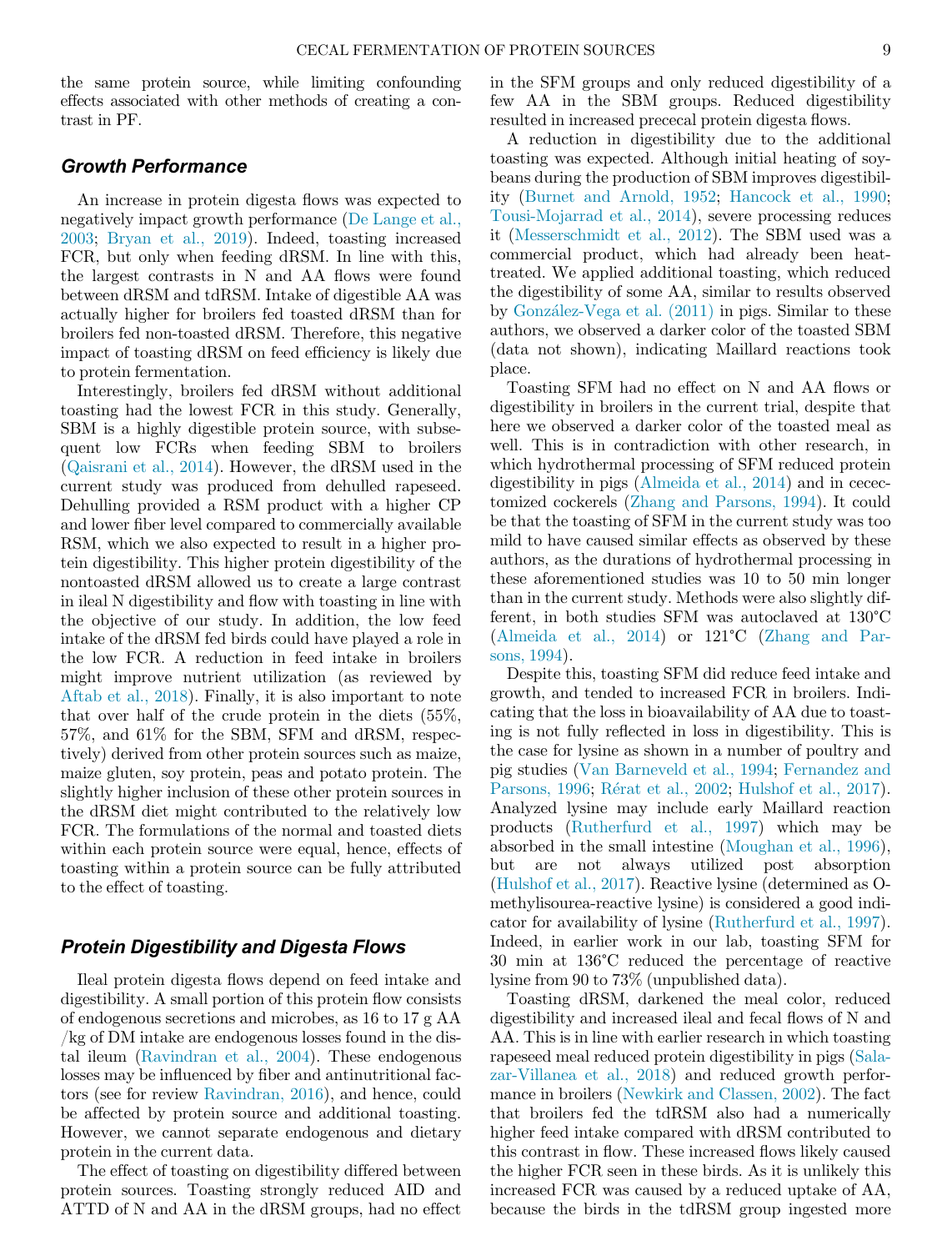ileal digestible AA, due to the higher feed intake. Also, the poorer litter quality observed in broilers fed tdRSM could be due to the increased flow of N and AA. Increased excreta moisture levels were observed when feeding broilers higher levels of CP ([Namroud et al.,](#page-10-33) [2008;](#page-10-33) [Bench et al., 2016\)](#page-9-12) or when feeding low digestible protein ([Hossain et al., 2013](#page-9-13)). Both feeding strategies could lead to increased N and AA flows into the hindgut, similar to the current study.

<span id="page-9-10"></span><span id="page-9-6"></span>The difference between ileal and fecal AA flow, measured in the current study, is a net difference, and expected to be mainly due to microbial activity, as AA absorption from the ceca is low in adequately fed broilers ([Karasawa and Maeda, 1994](#page-10-34)). Our data show that fecalileal flow difference of N and some AA is mostly influenced by protein source and not by additional toasting. SFM fed birds showed the highest net increase of N and lysine from the ileum to feces, which could be the result of microbial growth. Lysine can be synthesized by the microbiome, as demonstrated in pigs ([Torrallardona](#page-10-35) [et al., 2003](#page-10-35)). Moreover, lysine is a moderate constituent of pig ileum bacteria in comparison to other AA ([Dai et al., 2010](#page-9-14)). However, the latter study also demonstrated that lysine is rapidly fermented by microbes. This we expect would result in a lower or negative fecalileal flow difference for lysine. Hence a net increase of lysine in the hind-gut is unlikely an indicator for bacterial growth. Furthermore, host endogenous excretions in the ceca could contribute to this net increase of lysine as well. Quantitative contributions of endogenous excretions in ceca are unknown.

<span id="page-9-14"></span><span id="page-9-12"></span><span id="page-9-7"></span><span id="page-9-2"></span><span id="page-9-1"></span><span id="page-9-0"></span>Toasting did increase ileal N or AA flows in broilers fed SBM and dRSM, however, this did not increase the fecal-ileal flow differences of N or AA. Therefore, it remains unclear whether toasting also changed microbial activity in the hind-gut of broilers.

# **CONCLUSION**

<span id="page-9-11"></span><span id="page-9-4"></span><span id="page-9-3"></span>The effect of additional toasting depended on the protein source, where ileal N and AA flows were mainly increased when feeding dRSM, which also reduced feed efficiency. Therefore of the three protein sources studied in this experiment, additional toasted dRSM appears to be the most suitable protein source to use in a model for inducing protein fermentation.

### ACKNOWLEDGMENTS

<span id="page-9-13"></span><span id="page-9-9"></span><span id="page-9-8"></span><span id="page-9-5"></span>The authors gratefully acknowledge Patrick Carre and Olead (Pessac, France) for producing the dehulled rapeseed meal. Master students Eline Holtslag and Brenda Bakker are acknowledged for their help in the broiler study. Animal caretakers Sherine Gasho-Asaad and Ben van der Top are acknowledged for their skilled assistance in the broiler study. Laboratory personnel Saskia van Laar, Erika Beukers-van Laar and Michel Breuer are acknowledged for their skilled assistance with the laboratory procedures.

This publication is part of the project 'Dynamics of proteolytic fermentation and the effects on intestinal health of broilers and piglets,' with project number 14943, of the research program 'DSM: Animal Nutrition and Health' which is financed by the Dutch Research Council (NWO) domain Applied Engineering Sciences, and the Dutch Ministry of Economic Affairs and Climate Policy. The research program is co-financed by DSM Nutritional Products.

### DISCLOSURES

There is no conflict of interest.

# REFERENCES

- [Aftab, U., M. Bedford, and D. Creswell. 2018. Prospects of improving](http://refhub.elsevier.com/S0032-5791(22)00203-6/sbref0001) effi[ciency of feed utilisation in broiler. W. Poult. Sci. J. 74:427](http://refhub.elsevier.com/S0032-5791(22)00203-6/sbref0001)– [442.](http://refhub.elsevier.com/S0032-5791(22)00203-6/sbref0001)
- [Almeida, F., J. Htoo, J. Thomson, and H. Stein. 2014. Digestibility by](http://refhub.elsevier.com/S0032-5791(22)00203-6/sbref0002) [growing pigs of amino acids in heat-damaged sun](http://refhub.elsevier.com/S0032-5791(22)00203-6/sbref0002)flower meal and [cottonseed meal. J. Anim. Sci. 92:585](http://refhub.elsevier.com/S0032-5791(22)00203-6/sbref0002)–593.
- [Bench, C., M. Oryschak, D. Korver, and E. Beltranena. 2016. Behav](http://refhub.elsevier.com/S0032-5791(22)00203-6/sbref0003)[iour, growth performance, foot pad quality, bone density, and car](http://refhub.elsevier.com/S0032-5791(22)00203-6/sbref0003)[cass traits of broiler chickens reared with barrier perches and fed](http://refhub.elsevier.com/S0032-5791(22)00203-6/sbref0003) [different dietary crude protein levels. Can. J. Anim. Sci. 97:268](http://refhub.elsevier.com/S0032-5791(22)00203-6/sbref0003)– [280.](http://refhub.elsevier.com/S0032-5791(22)00203-6/sbref0003)
- [Boland, M. J., A. N. Rae, J. M. Vereijken, M. P. Meuwissen,](http://refhub.elsevier.com/S0032-5791(22)00203-6/sbref0004) [A. R. Fischer, M. A. van Boekel, S. M. Rutherfurd, H. Gruppen,](http://refhub.elsevier.com/S0032-5791(22)00203-6/sbref0004) [P. J. Moughan, and W. H. Hendriks. 2013. The future supply of](http://refhub.elsevier.com/S0032-5791(22)00203-6/sbref0004) [animal-derived protein for human consumption. Trends Food Sci.](http://refhub.elsevier.com/S0032-5791(22)00203-6/sbref0004) [Technol. 29:62](http://refhub.elsevier.com/S0032-5791(22)00203-6/sbref0004)–73.
- [Bryan, D., D. Abbott, and H. Classen. 2019. The in](http://refhub.elsevier.com/S0032-5791(22)00203-6/sbref0005)fluence of indigest[ible protein on the performance and meat quality of broilers vacci](http://refhub.elsevier.com/S0032-5791(22)00203-6/sbref0005)[nated for coccidiosis. Poult. Sci. 0:1](http://refhub.elsevier.com/S0032-5791(22)00203-6/sbref0005)–14.
- [Burnet, G., and L. K. Arnold. 1952. Effect of heat on solvent](http://refhub.elsevier.com/S0032-5791(22)00203-6/sbref0006)[extracted soybean oil meal. J. Am. Oil Chem. Soc. 29:619](http://refhub.elsevier.com/S0032-5791(22)00203-6/sbref0006)–624.
- [Dai, Z.-L., J. Zhang, G. Wu, and W.-Y. Zhu. 2010. Utilization of](http://refhub.elsevier.com/S0032-5791(22)00203-6/sbref0007) [amino acids by bacteria from the pig small intestine. Amino Acids](http://refhub.elsevier.com/S0032-5791(22)00203-6/sbref0007) [39:1201](http://refhub.elsevier.com/S0032-5791(22)00203-6/sbref0007)–1215.
- [De Lange, L., C. Rombouts, and G. O. Elferink. 2003. Practical appli](http://refhub.elsevier.com/S0032-5791(22)00203-6/sbref0008)[cation and advantages of using total digestible amino acids and](http://refhub.elsevier.com/S0032-5791(22)00203-6/sbref0008) [undigestible crude protein to formulate broiler diets. W. Poult.](http://refhub.elsevier.com/S0032-5791(22)00203-6/sbref0008) [Sci. J. 59:447](http://refhub.elsevier.com/S0032-5791(22)00203-6/sbref0008)–457.
- [Drew, M. D., N. A. Syed, B. G. Goldade, B. Laarveld, and](http://refhub.elsevier.com/S0032-5791(22)00203-6/sbref0009) [A. G. Van Kessel. 2004. Effects of dietary protein source and level](http://refhub.elsevier.com/S0032-5791(22)00203-6/sbref0009) [on intestinal populations of Clostridium perfringens in broiler](http://refhub.elsevier.com/S0032-5791(22)00203-6/sbref0009) [chickens. Poult. Sci. 83:414](http://refhub.elsevier.com/S0032-5791(22)00203-6/sbref0009)–420.
- [Fernandez, S., and C. Parsons. 1996. Bioavailability of the digestible](http://refhub.elsevier.com/S0032-5791(22)00203-6/sbref0010) [lysine and valine in cottonseed and soybean meals for chicks.](http://refhub.elsevier.com/S0032-5791(22)00203-6/sbref0010) [Poult. Sci. 75:216](http://refhub.elsevier.com/S0032-5791(22)00203-6/sbref0010)–223.
- [Fernando, P., S. Rose, A. Mackenzie, and S. Silva. 2011. Effect of](http://refhub.elsevier.com/S0032-5791(22)00203-6/sbref0011) [diets containing potato protein or soya bean meal on the incidence](http://refhub.elsevier.com/S0032-5791(22)00203-6/sbref0011) [of spontaneously-occurring subclinical necrotic enteritis and the](http://refhub.elsevier.com/S0032-5791(22)00203-6/sbref0011) [physiological response in broiler chickens. Br. Poult. Sci. 52:106](http://refhub.elsevier.com/S0032-5791(22)00203-6/sbref0011)– [114.](http://refhub.elsevier.com/S0032-5791(22)00203-6/sbref0011)
- [Gilbert, M. S., N. Ijssennagger, A. K. Kies, and S. W. van Mil. 2018.](http://refhub.elsevier.com/S0032-5791(22)00203-6/sbref0012) [Protein fermentation in the gut; implications for intestinal dys](http://refhub.elsevier.com/S0032-5791(22)00203-6/sbref0012)[function in humans, pigs and poultry. Am. J. Physiol. Gastroint](http://refhub.elsevier.com/S0032-5791(22)00203-6/sbref0012)[est. Liver Physiol. 315:159](http://refhub.elsevier.com/S0032-5791(22)00203-6/sbref0012)–170.
- [Gonz](http://refhub.elsevier.com/S0032-5791(22)00203-6/sbref0013)[alez-Vega, J., B. Kim, J. Htoo, A. Lemme, and H. Stein. 2011.](http://refhub.elsevier.com/S0032-5791(22)00203-6/sbref0013) [Amino acid digestibility in heated soybean meal fed to growing](http://refhub.elsevier.com/S0032-5791(22)00203-6/sbref0013) [pigs. J. Anim. Sci 89:3617](http://refhub.elsevier.com/S0032-5791(22)00203-6/sbref0013)–3625.
- [Hancock, J. D., E. R. Peo Jr, A. J. Lewis, L. I. Chiba, and](http://refhub.elsevier.com/S0032-5791(22)00203-6/sbref0014) [J. D. Crenshaw. 1990. Effects of alcohol extraction and heat treat](http://refhub.elsevier.com/S0032-5791(22)00203-6/sbref0014)[ment on the utilisation of soya bean protein by growing rats and](http://refhub.elsevier.com/S0032-5791(22)00203-6/sbref0014) [pigs. J. Sci. Food Agri. 52:193](http://refhub.elsevier.com/S0032-5791(22)00203-6/sbref0014)–205.
- [Hossain, M. A., A. F. Islam, and P. Iji. 2013. Growth responses,](http://refhub.elsevier.com/S0032-5791(22)00203-6/sbref0015) [excreta quality, nutrient digestibility, bone development and meat](http://refhub.elsevier.com/S0032-5791(22)00203-6/sbref0015) [yield traits of broiler chickens fed vegetable or animal protein diets.](http://refhub.elsevier.com/S0032-5791(22)00203-6/sbref0015) [South African J. Anim. Sci. 43:208](http://refhub.elsevier.com/S0032-5791(22)00203-6/sbref0015)–218.